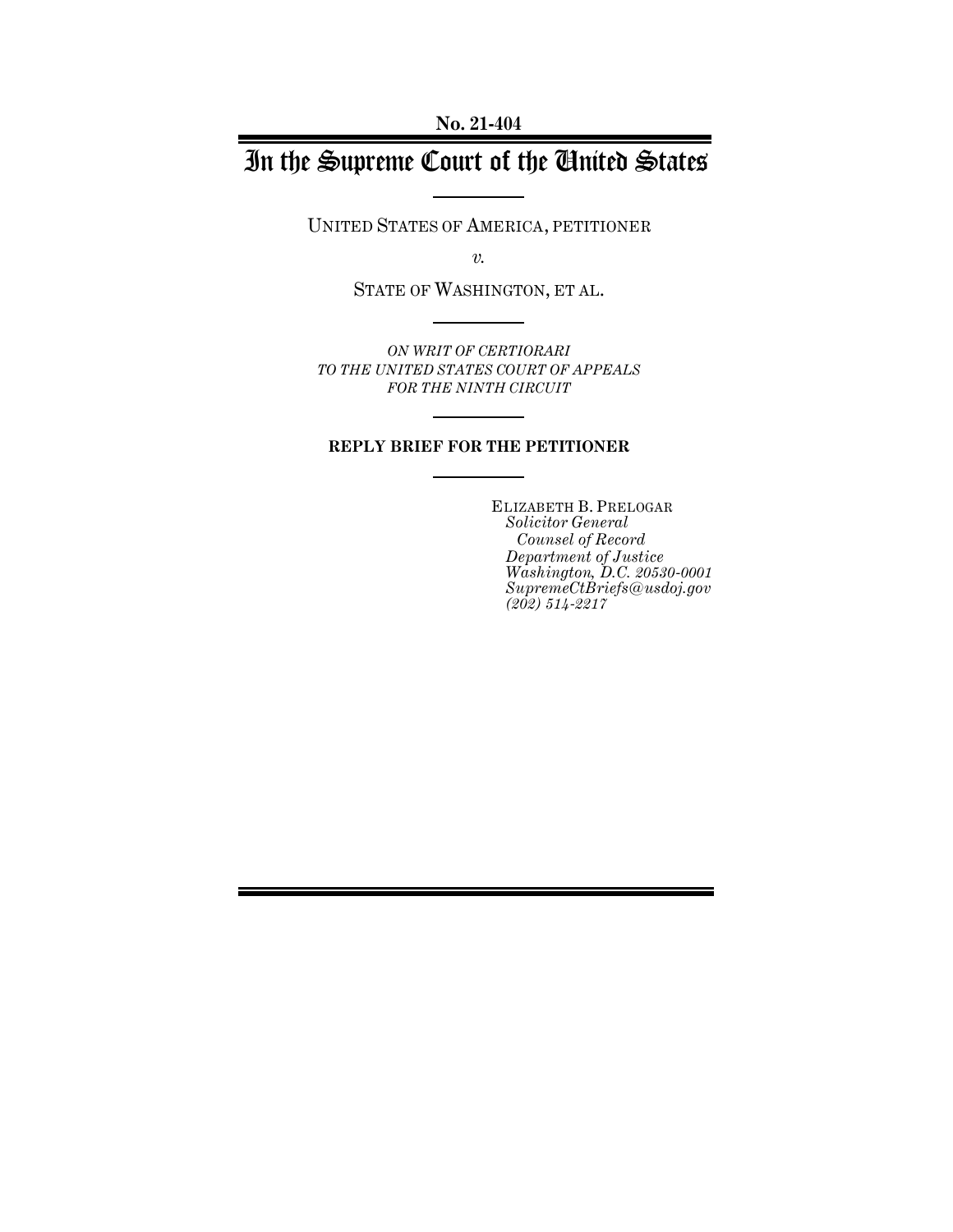### **TABLE OF CONTENTS**

Page

| A. | The Court should resolve the question presented  2  |  |
|----|-----------------------------------------------------|--|
|    |                                                     |  |
|    |                                                     |  |
| В. |                                                     |  |
|    | 1. H.B. 1723 discriminates against the United       |  |
|    |                                                     |  |
|    | 2. Section $3172(a)$ does not clearly and unambigu- |  |
|    | ously authorize application of discriminatory       |  |
|    |                                                     |  |
|    |                                                     |  |

### **TABLE OF AUTHORITIES**

### Cases:

| Animal Sci. Prods., Inc. v. Hebei Welcome Pharm. |  |
|--------------------------------------------------|--|
|                                                  |  |
| Association of Washington Bus. v. Department of  |  |
|                                                  |  |
| Capetola v. Barclay White Co.,                   |  |
| 139 F.2d 556 (3d Cir. 1943), cert. denied,       |  |
|                                                  |  |
| Carranza v. Dovex Fruit Co., 416 P.3d 1205       |  |
|                                                  |  |
|                                                  |  |
| City of Mesquite v. Aladdin's Castle, Inc.,      |  |
|                                                  |  |
| Davis v. Michigan Dep't of the Treasury,         |  |
|                                                  |  |
|                                                  |  |
| FAA v. Cooper, 566 U.S. 284 (2012) 15, 18        |  |
|                                                  |  |
|                                                  |  |

### (I)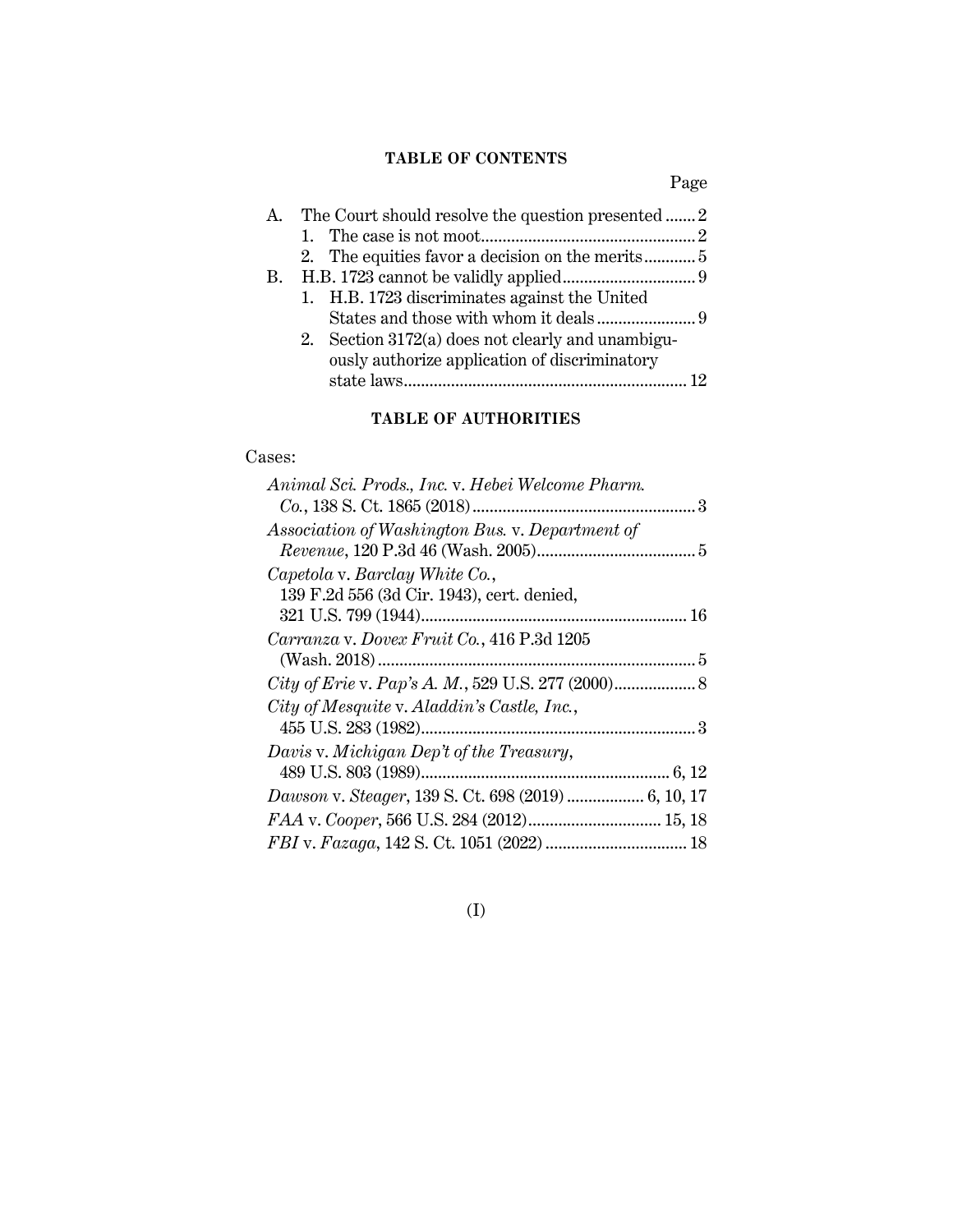| Cases-Continued:<br>Page                              |
|-------------------------------------------------------|
| Goodyear Atomic Corp. v. Miller,                      |
|                                                       |
|                                                       |
|                                                       |
| Marquis v. City of Spokane,                           |
| McCulloch v. Maryland,                                |
|                                                       |
|                                                       |
| Mission Prod. Holdings, Inc. v. Tempnology, LLC,      |
| Murray v. Joe Gerrick & Co., 291 U.S. 315 (1934) 15   |
| North Dakota v. United States, 495 U.S. 423 (1990) 11 |
| New York State Rifle & Pistol Ass'n, Inc. v. City of  |
| Northeastern Fla. Chapter of the Associated Gen.      |
| Contractors v. City of Jacksonville,                  |
|                                                       |
| PT Air Watchers v. Department of Ecology,             |
|                                                       |
|                                                       |
| United States v. County of Fresno,                    |
| United States v. Lewis County,                        |
| 175 F.3d 671 (9th Cir.), cert. denied,                |
|                                                       |
| United States Dep't of Energy v. Ohio,                |
|                                                       |
| Washington v. United States, 460 U.S. 536 (1983)  12  |
| Statutes:                                             |

Act of June 25, 1936, ch. 822, 49 Stat. 1938................... 16, 18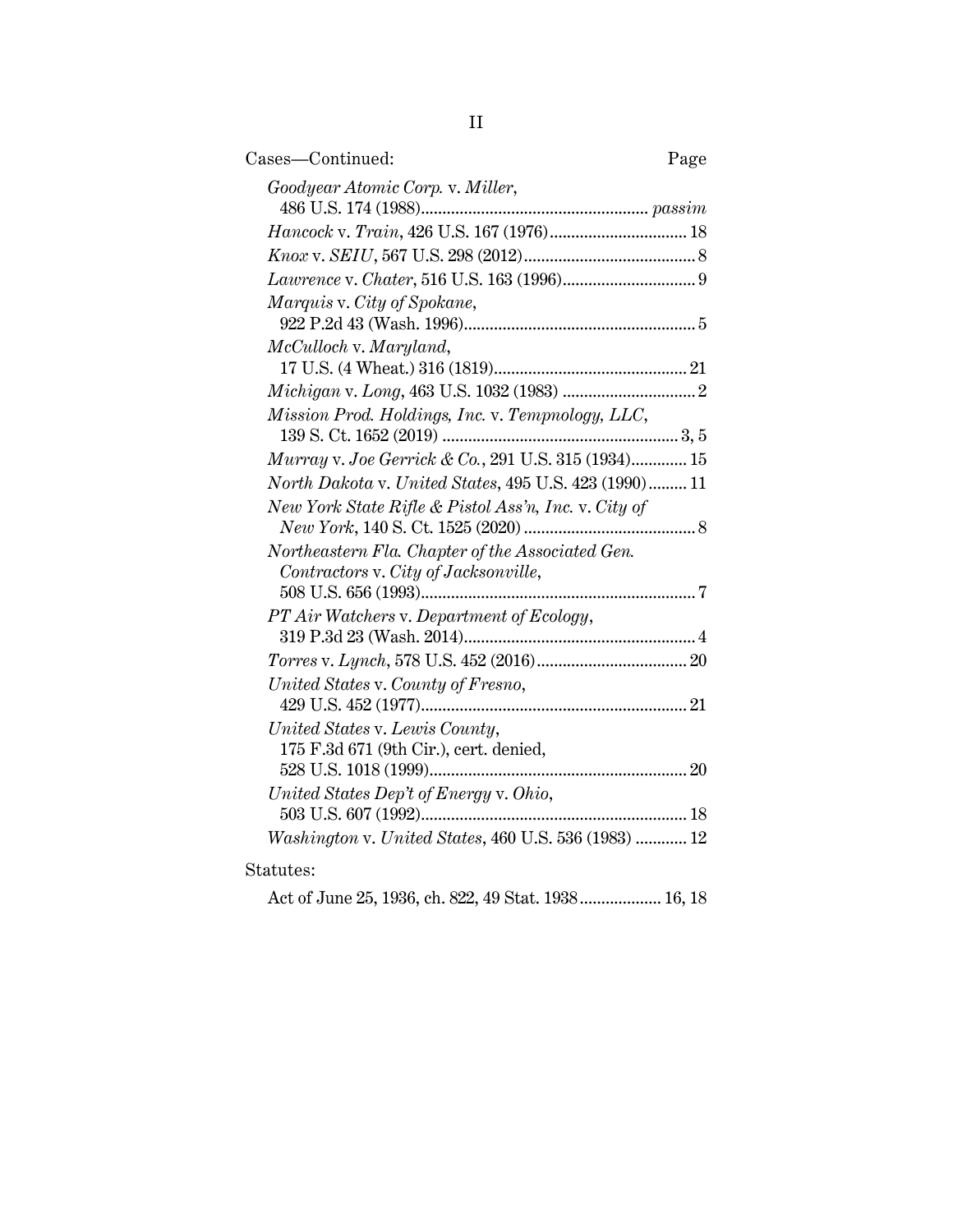| Statutes—Continued:                                   | Page |
|-------------------------------------------------------|------|
|                                                       |      |
|                                                       |      |
|                                                       |      |
| H.B. 1723, 65th Leg., Reg. Sess. (Wash. 2018) 1, 4, 9 |      |
| S.B. 5890, 67th Leg., Reg. Sess. (Wash. 2022) 2, 7    |      |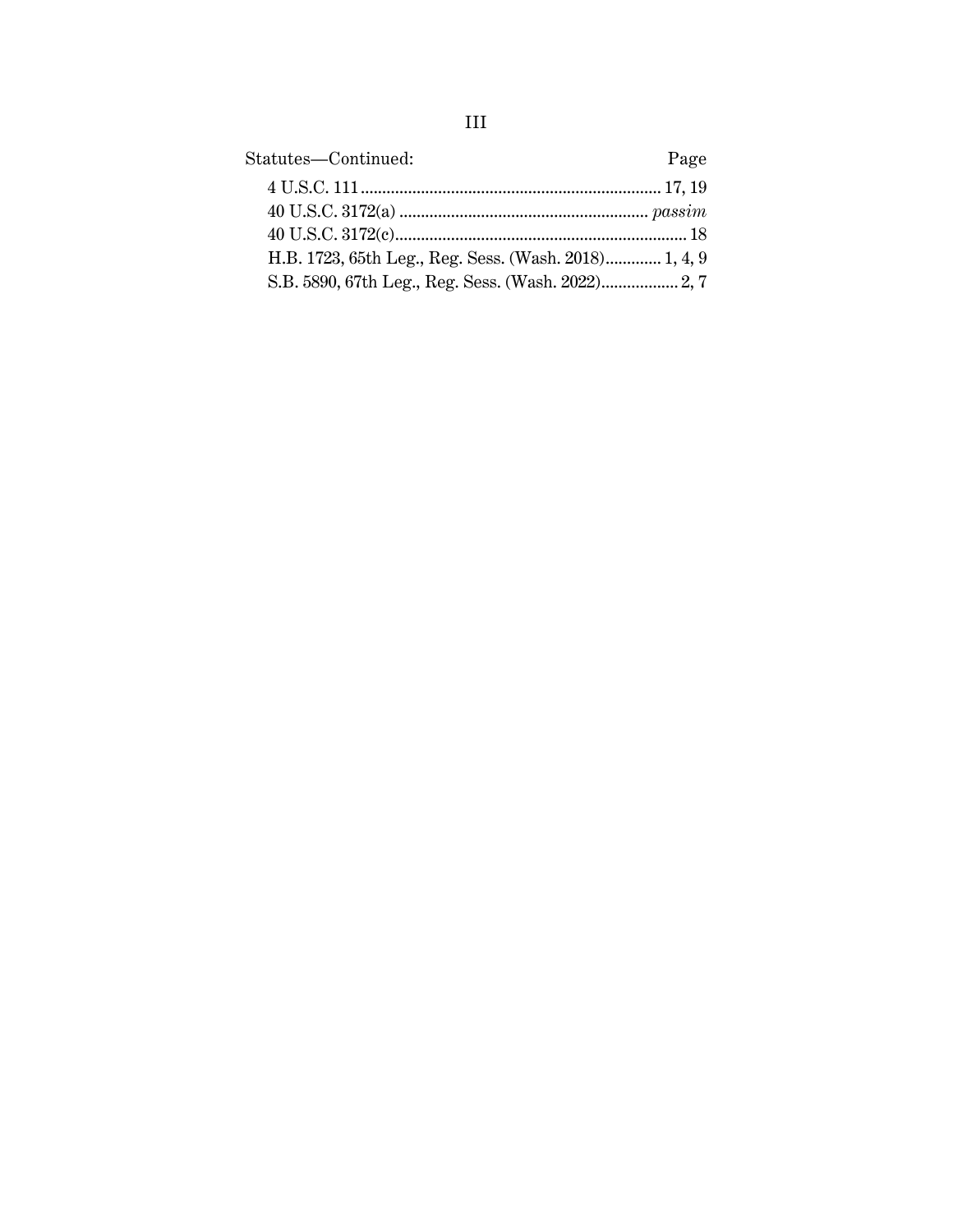## In the Supreme Court of the United States

No. 21-404

UNITED STATES OF AMERICA, PETITIONER

*v.*

STATE OF WASHINGTON, ET AL.

*ON WRIT OF CERTIORARI TO THE UNITED STATES COURT OF APPEALS FOR THE NINTH CIRCUIT*

#### **REPLY BRIEF FOR THE PETITIONER**

The Court should resolve the question on which it granted certiorari, and it should reverse the Ninth Circuit's decision upholding Washington House Bill 1723, 65th Leg., Reg. Sess. (2018) (H.B. 1723). Respondents urge the Court not to answer the question presented, but they fail to show that the case is moot, and their contention that the Court should forgo a merits ruling for prudential reasons is unpersuasive.

H.B. 1723 is unconstitutional. The law facially discriminates against the United States and those with whom it deals. Unless such a law is clearly and unambiguously authorized by Congress, it is a paradigmatic violation of the United States' intergovernmental immunity. Respondents principally argue that Congress consented to such discrimination by enacting 40 U.S.C. 3172(a). But that statute's text, history, purpose, and prior construction by this Court all point in the opposite

(1)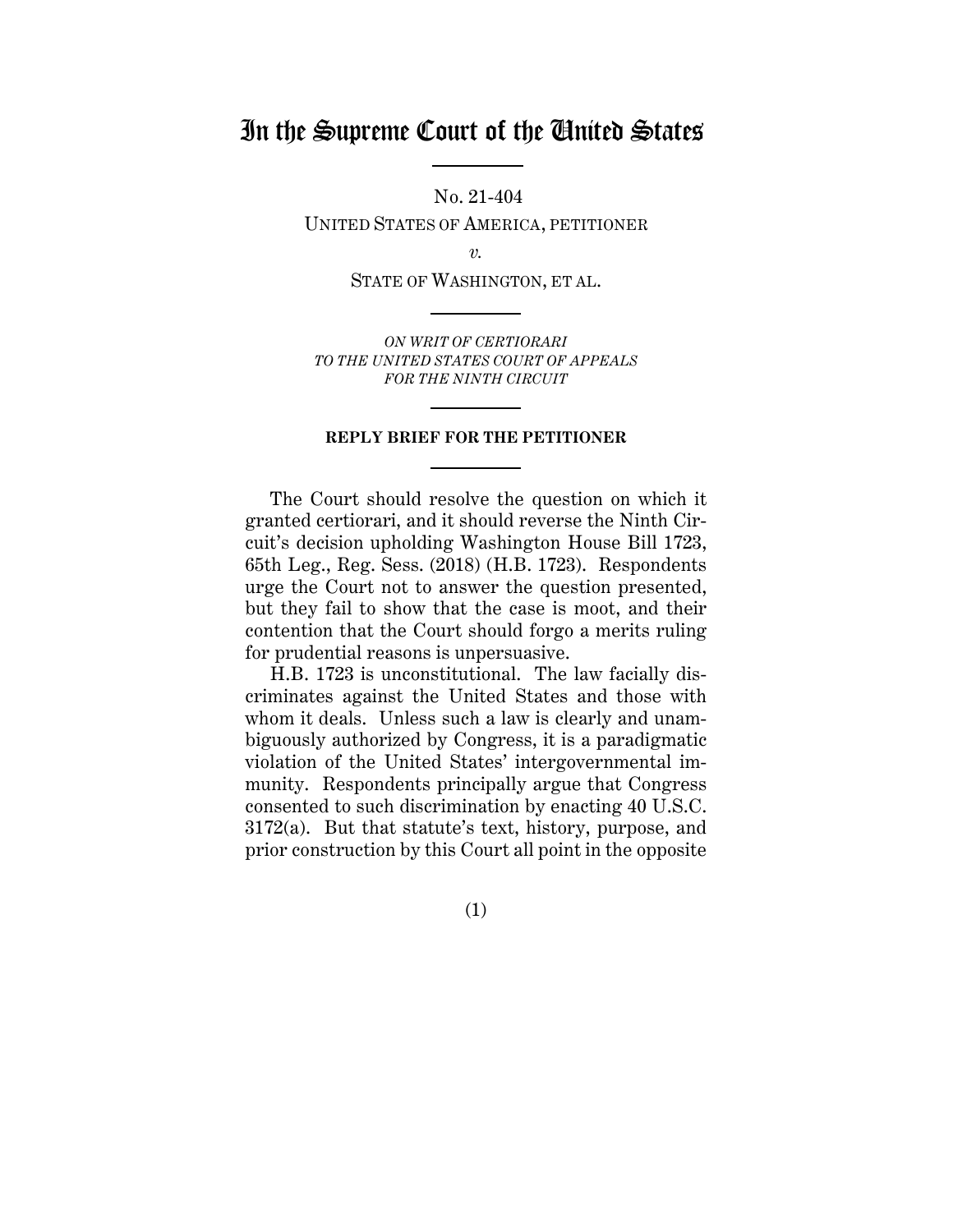direction. Those interpretive aids indicate that Congress authorized state officials to apply their workers' compensation laws to federal land and projects in an *evenhanded* manner—*i.e.*, "in the same way and to the same extent as if the premises were under the exclusive jurisdiction of the State." *Ibid.*

So construed, Section 3172(a) strikes the same balance that Congress has repeatedly struck in enacting limited waivers of federal intergovernmental immunity. By contrast, respondents' theory that Congress authorized facial discrimination against the federal government is counterintuitive and, if accepted, would produce an unprecedented result. At the very least, such a startling surrender of a longstanding constitutional immunity would require far greater clarity than respondents show here. The judgment below should be reversed.

#### **A. The Court Should Resolve The Question Presented**

Respondents contend (Br. 3-4, 23-29) that this Court should decline to resolve the validity of H.B. 1723. As explained in more detail in the United States' response to respondents' suggestion of mootness, the Court should decide the question presented.

#### *1. The case is not moot*

A "party who alleges that a controversy before [this Court] has become moot has the 'heavy burden' of establishing that [the Court] lack[s] jurisdiction." *Michigan* v. *Long*, 463 U.S. 1032, 1042 n.8 (1983) (citation omitted). Respondents have not carried that burden here. See U.S. Mootness Br. 11-17.

H.B. 1723 was in effect from June 2018 until March 11, 2022, when the respondent Governor of Washington signed Substitute Senate Bill 5890, 67th Leg., Reg. Sess. (S.B. 5890). Respondents acknowledge (Br. 27)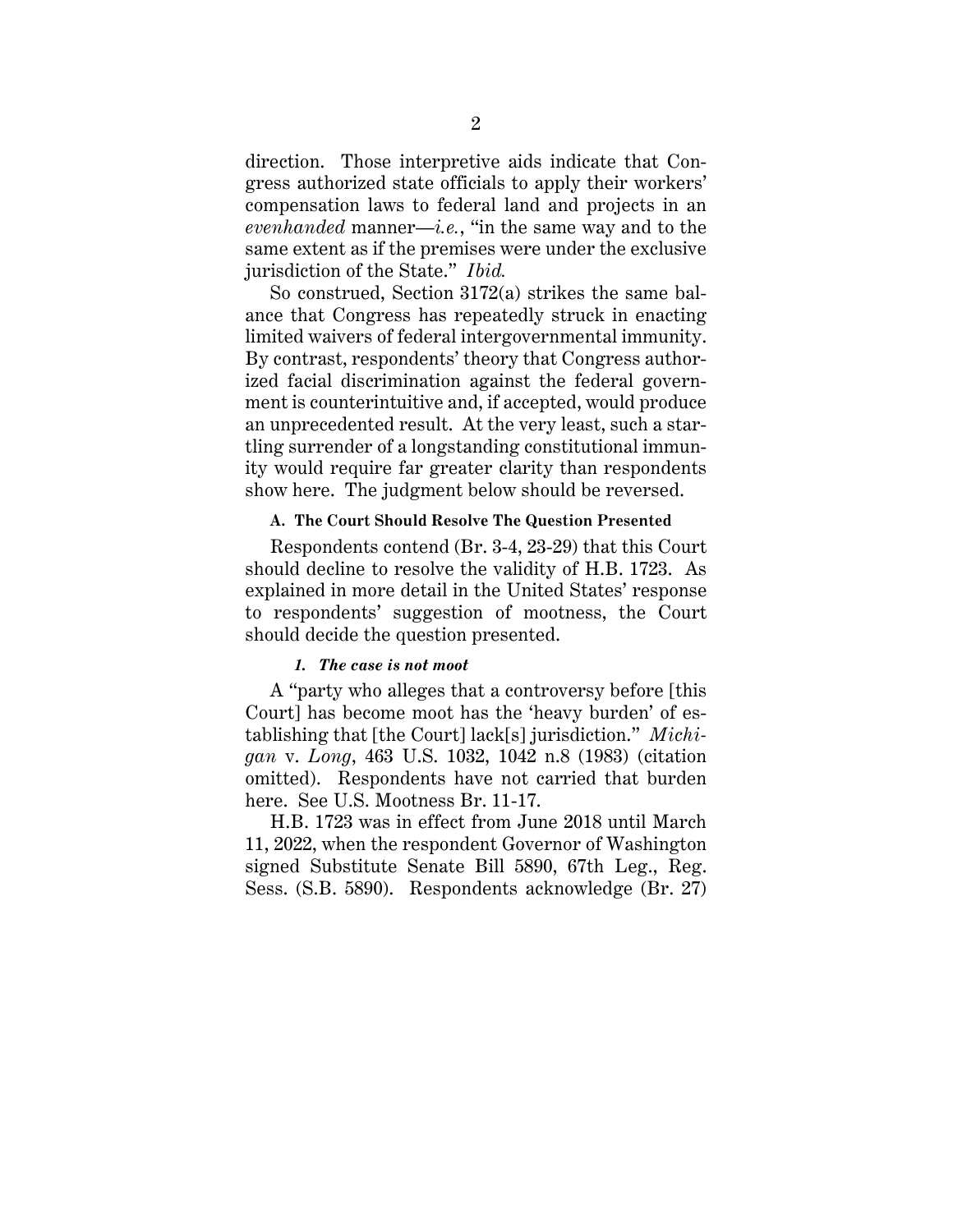that claims that were allowed under H.B. 1723 during that nearly four-year period remain pending on appeal. Determining the validity of H.B. 1723 would directly affect the disposition of those claims, because the invalidation of H.B. 1723 could result in "refunds" for the United States. *Ibid.* Because "there is a[] chance of money changing hands," the "suit remains live." *Mission Prod. Holdings, Inc.* v. *Tempnology, LLC*, 139 S. Ct. 1652, 1660 (2019); see U.S. Mootness Br. 12-13. 1

Respondents' principal response (Br. 27) is that "any claim that was allowed under H.B. 1723 would also be allowed under S.B. 5890, so \* \* \* invalidating the prior law will have no impact." But that argument assumes a critical premise: that every claim covered by H.B. 1723 will necessarily be covered by S.B. 5890. In fact, the coverage provisions of those two statutes use substantially different language, and it is unclear whether the Washington courts—the ultimate arbiters of the meaning of state law—will endorse respondents' interpretation. See, *e.g.*, *Animal Sci. Prods., Inc.* v. *Hebei Welcome Pharm. Co.*, 138 S. Ct. 1865, 1874 (2018) (explaining that the "views of the State's attorney general" on the meaning of state law "do not garner controlling weight"); *PT Air Watchers* v. *Department of Ecology*,

<sup>&</sup>lt;sup>1</sup> In their reply in support of their suggestion of mootness, respondents assert (at 13) that the government's position "sounds in the doctrine of voluntary cessation." That is mistaken. The voluntary-cessation doctrine addresses the concern that, if a pending challenge to a law is dismissed as moot after the law is amended or repealed, the defendant may then "reenact[] precisely the same provision." *City of Mesquite* v. *Aladdin's Castle, Inc.*, 455 U.S. 283, 289 (1982). The United States does not argue that Washington will reenact H.B. 1723. The government's contention instead is that H.B. 1723 retains sufficient practical effect to avoid mootness even if it is not reenacted.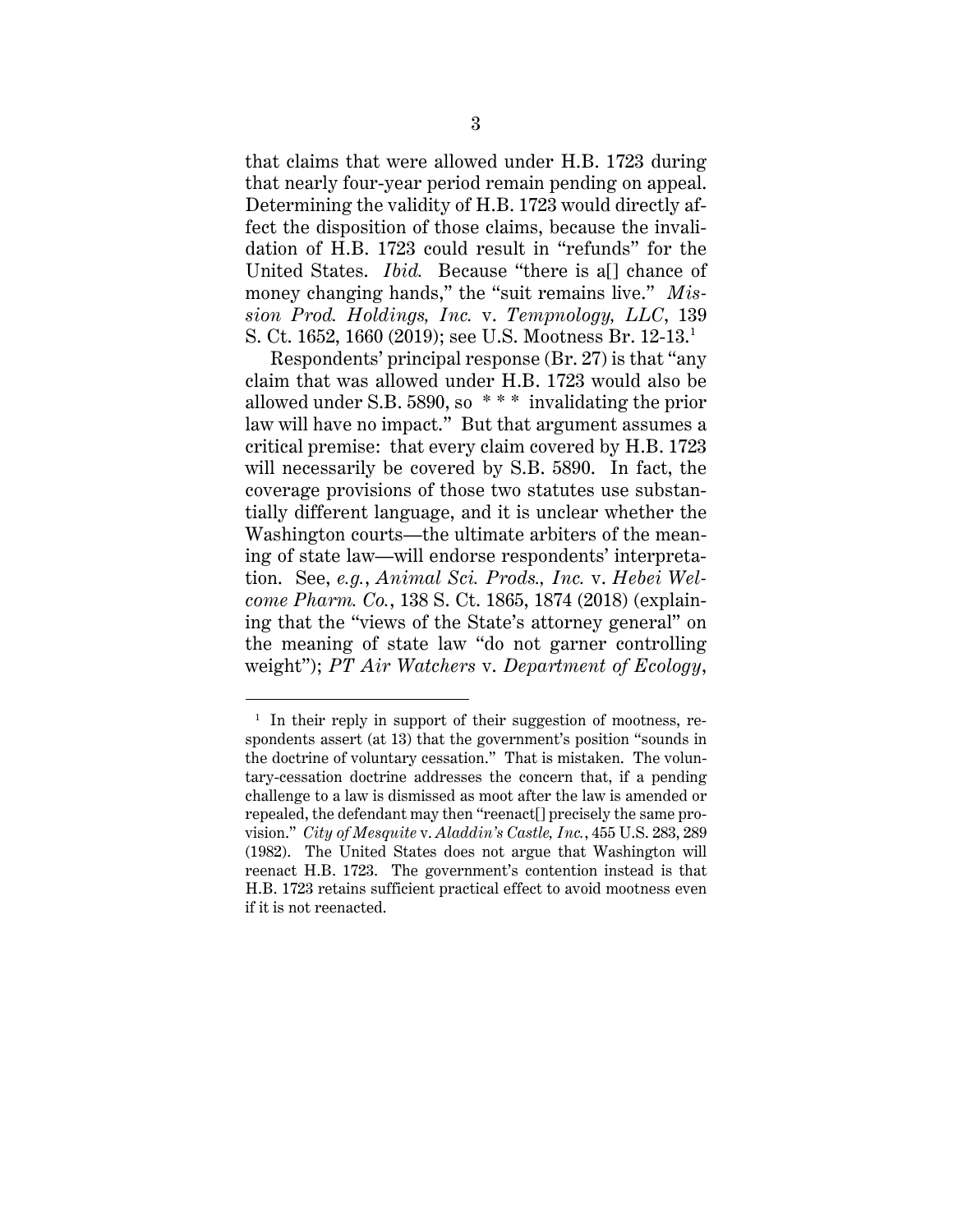319 P.3d 23, 26 (Wash. 2014) (Washington courts "are not bound by an agency's interpretation of a statute.") (citation omitted).

H.B. 1723 applies to certain geographic areas on the Hanford site where federal contract workers operate ("the two hundred east, two hundred west, three hundred area, environmental restoration disposal facility site, central plateau, [and] the river corridor locations," § (1)(b)), while S.B. 5890 applies to "any structure and its lands" where particular forms of waste are "stored or disposed of," § (1)(b). It is unclear whether all of the geographic areas identified by H.B. 1723—which collectively span hundreds of square miles—constitute "any structure and its lands" where the specified forms of waste are "stored or disposed of," *ibid.*

The key terms in S.B. 5890 are undefined, but if interpreted according to their ordinary meaning, they would likely not cover all of the areas covered by H.B. 1723. For example, there are vast portions of "the river corridor locations" identified by H.B. 1723,  $\S$  (1)(b), where waste referenced by S.B. 5890 is neither "stored" nor "disposed of," § (1)(b). Respondents' position appears to be that all of those areas should be viewed as the "lands" of "structure[s]" located *elsewhere* on the Hanford site where specified waste is "stored or disposed of." *Ibid.* That expansive reading, however, is textually strained. And additional ambiguities exist, any one of which could result in some workers who were previously covered by H.B. 1723 not being covered by S.B. 5890. See U.S. Mootness Br. 13-14.

Respondents express confidence (Br. 27) that Washington courts will defer to the state administrative agency's interpretation of S.B. 5890. But it does not ap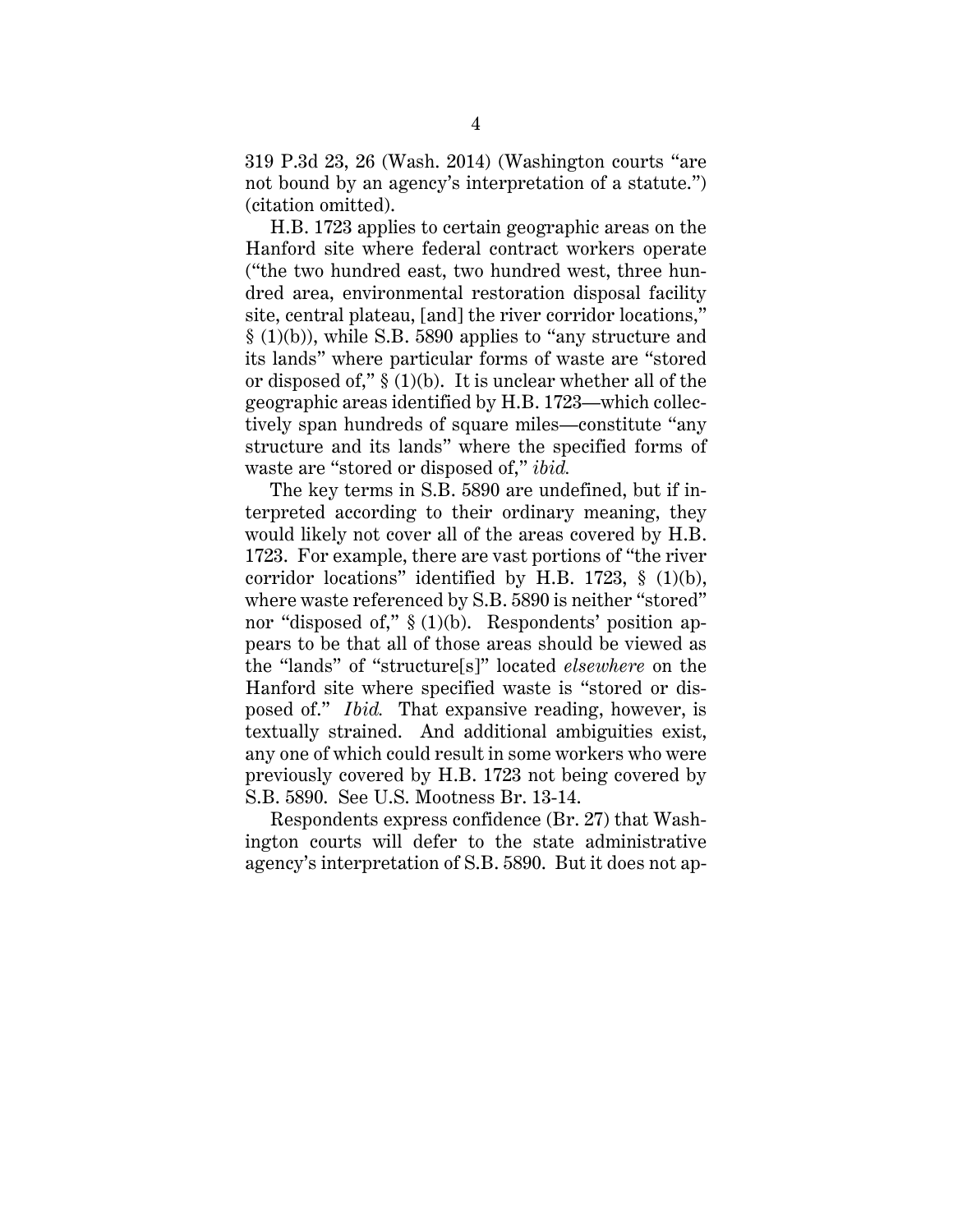pear that the agency has formally adopted any interpretation of the new law, let alone a binding legislative rule of the kind to which Washington courts have granted the deference respondents invoke. *Ibid.* (citing *Marquis* v. *City of Spokane*, 922 P.2d 43, 50 (Wash. 1996)). Washington courts may conclude that they "are not required to give any deference whatsoever to" the agency's litigating position. *Association of Washington Bus.* v. *Department of Revenue*, 120 P.3d 46, 54 (Wash. 2005); cf. *Carranza* v. *Dovex Fruit Co.*, 416 P.3d 1205, 1213 (Wash. 2018) ("While the level of deference owed to regulations is an issue of ongoing debate, administrative policies do not even have the force of regulations, and deference to such policies is inappropriate.").

In short, while state courts may ultimately accept respondents' interpretation of S.B. 5890, that outcome is not certain. And if the new law is interpreted to exclude any workers who were covered by H.B. 1723, the validity of H.B. 1723 will be directly relevant to the disposition of claims that have been allowed under that law and are now pending on appeal. It is thus far from "impossible" that the United States could obtain "effectual relief" from the invalidation of H.B. 1723. *Mission Prod.*, 139 S. Ct. at 1660 (citation omitted). The case accordingly is not moot.

#### *2. The equities favor a decision on the merits*

Respondents separately contend (Br. 28-29) that, even if the case is not moot, the Court should avoid the merits as a prudential matter by vacating the decision below and remanding for further proceedings. While that approach is available to the Court, the sounder course here is to decide the question on which the Court granted certiorari. See U.S. Mootness Br. 17-20.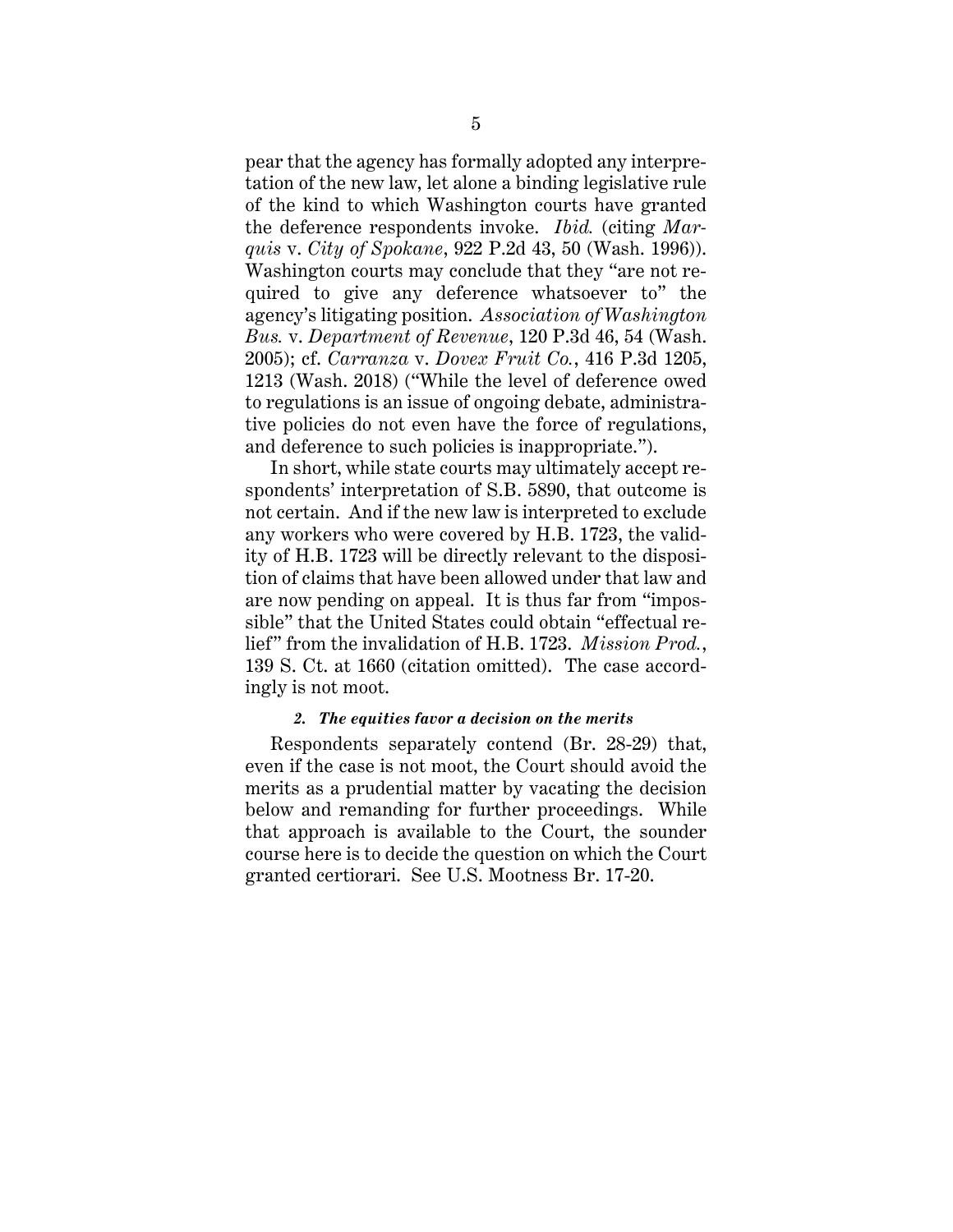a. As explained above, the validity of H.B. 1723 may remain relevant to a substantial number of claims that were allowed under that law before S.B. 5890 was enacted. Respondents acknowledge (Br. 28) that, if the United States prevails in this case, it could "recoup or avoid somewhere between \$17 [million] and \$37 million" in workers' compensation payments. Although respondents submit (*ibid.*) that the ultimate figure would be lower, the fact that millions of federal-taxpayer dollars may be at stake weighs in favor of resolving the question presented.

b. Respondents repeatedly assert (Br. 3, 20-21, 26, 29) that the United States has conceded that a law like S.B. 5890 would be valid, and that enactment of that law therefore cures the government's injury. That is incorrect. Consistent with Section 3172(a)'s text and with this Court's precedents, the United States has acknowledged that States can provide unusually generous workers' compensation benefits to individuals who perform unusually dangerous jobs, so long as state law treats the federal government and the firms with which it deals the same as it treats *similarly situated non-federal entities*. See, *e.g.*, U.S. Opening Br. 16-22, 26-30, 32-34; Pet. 13-17; *Dawson* v. *Steager*, 139 S. Ct. 698, 703-706 (2019). But if a similarly situated non-federal entity is *not* subject to the workers' compensation scheme at issue, that scheme cannot be applied to the federal government and its contractors, because a State must treat the government and its contractors as well as it treats the "*favored* class." *Dawson*, 139 S. Ct. at 705; see, *e.g.*, *Davis* v. *Michigan Dep't of the Treasury*, 489 U.S. 803, 815 n.4 (1989). The government has never suggested that extending H.B. 1723's regime to *any* non-federal entity (*e.g.*, state inspectors) would necessarily remedy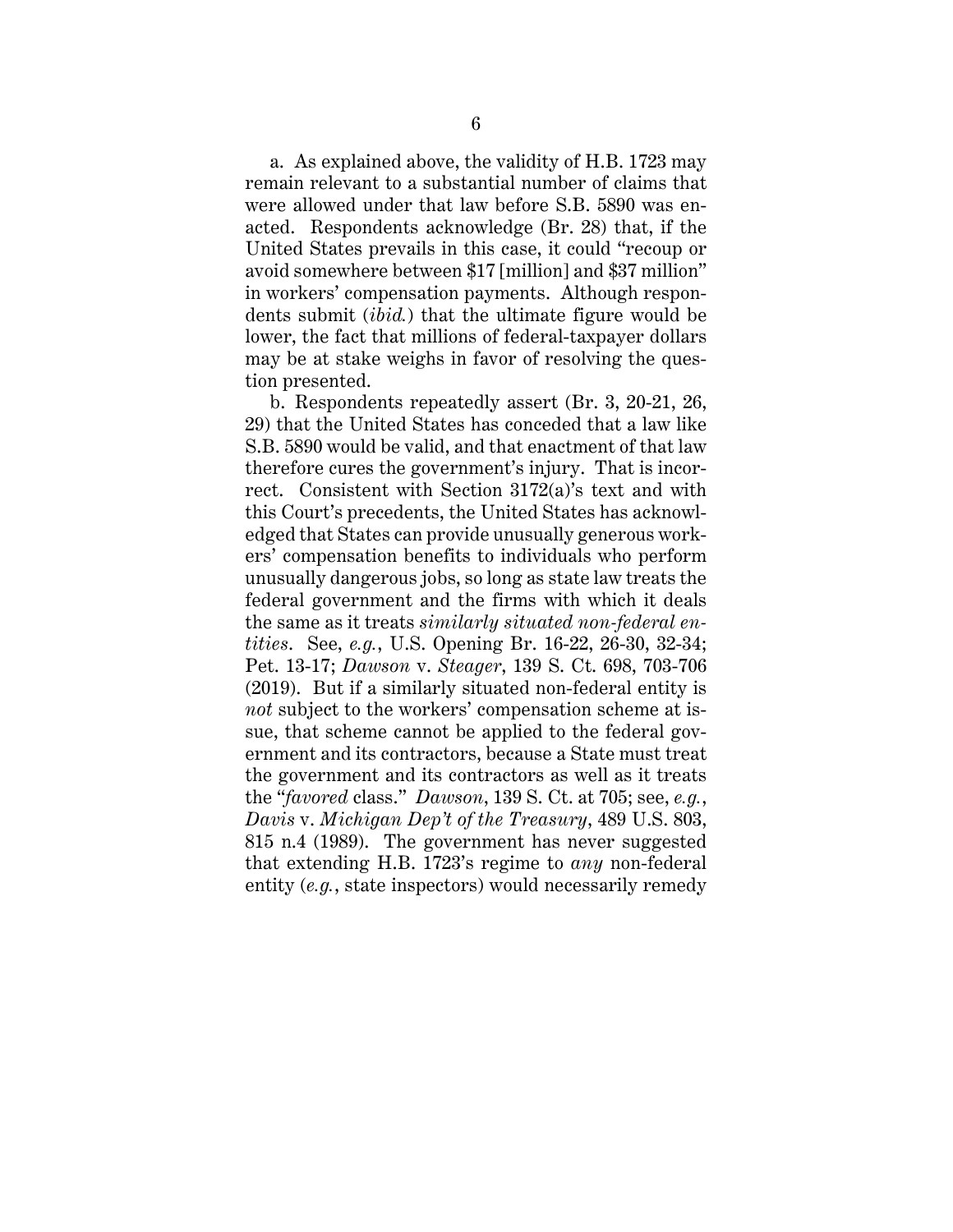the unlawful discrimination or moot the parties' dispute. Cf. *Northeastern Fla. Chapter of the Associated Gen. Contractors* v. *City of Jacksonville*, 508 U.S. 656, 662 (1993) (rejecting the proposition that "a defendant could moot a case by repealing the challenged statute and replacing it with one that differs only in some insignificant  ${\rm respect}$ "). $^2$ 

Contrary to respondents' assertions, significant questions exist about S.B. 5890's validity. It is unclear, for example, how the State can justify applying S.B. 5890 to a federal-contract-worker accountant who spent one eight-hour shift on a part of the Hanford site away from the most contaminated areas, while not applying S.B. 5890 to (i) workers who spend a career in dangerous occupations such as mining, milling, or refining, or (ii) workers at facilities where the waste referenced in S.B. 5890 is treated or generated (as opposed to "stored or disposed of,"  $\S(1)(b)$ ). See U.S. Mootness Br. 16-17. Respondents are therefore wrong to contend that S.B. 5890 unequivocally eliminates the legal injury the United States has asserted throughout this case.

And S.B. 5890 notably does not eliminate the United States' injury in fact. Washington did not repeal the substantive provisions of H.B. 1723, and the law as

<sup>&</sup>lt;sup>2</sup> The government has relied on the fact that H.B. 1723 "single[s] out" the United States and its contractors for "discriminatory treatment." *Washington* v. *United States*, 460 U.S. 536, 546 (1983). But the government has never suggested that such facial discrimination is the *only* way a state law can violate the United States' intergovernmental immunity. Rather, the government has explained that, while principles of intergovernmental immunity can also bar less blatant forms of disparate treatment, "HB 1723's facial discrimination against the United States and those with whom it deals makes this an especially straightforward case." Cert. Reply Br. 6-7 n.2.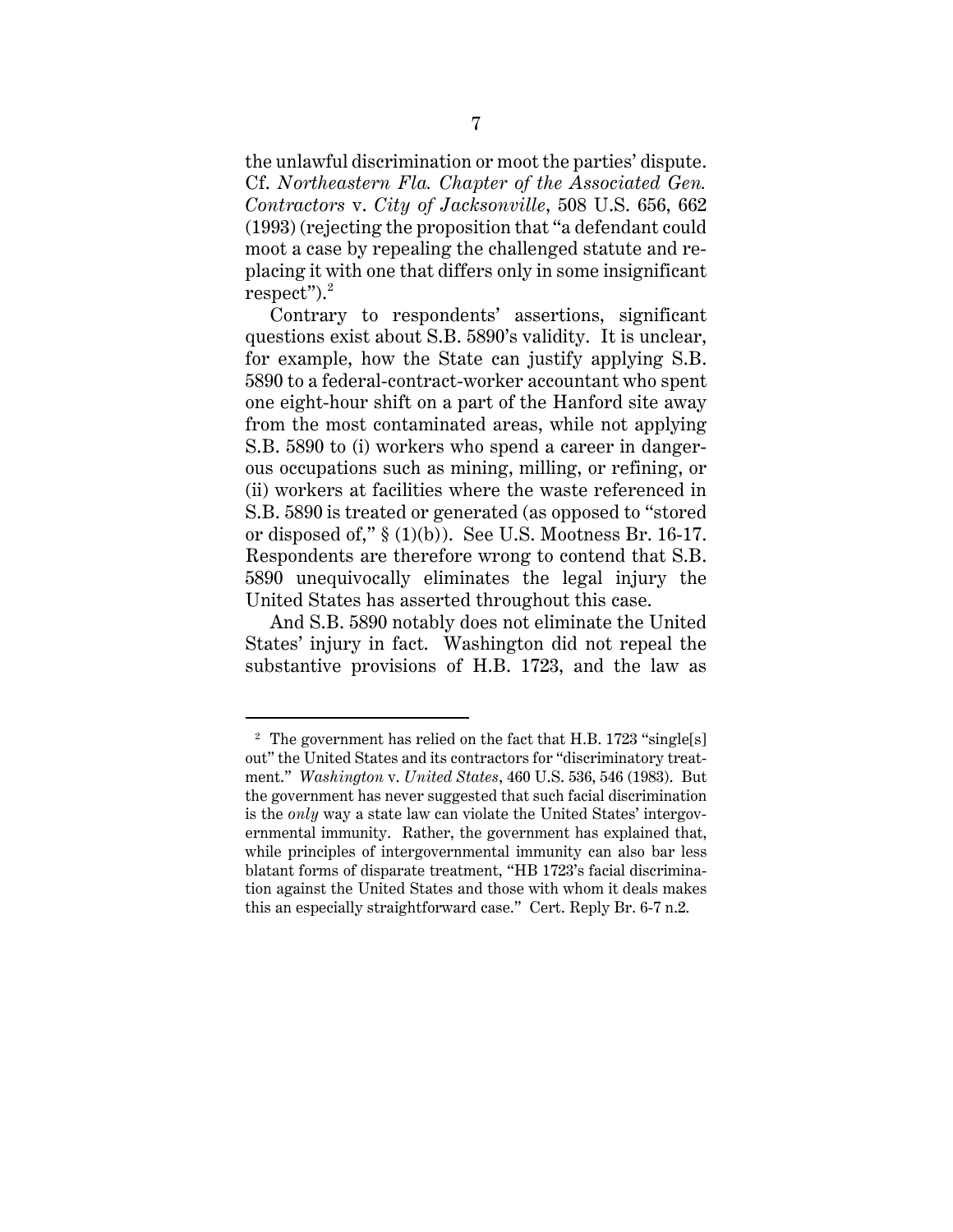amended leaves federal taxpayers liable for tens of millions of dollars in workers' compensation payments that they otherwise would not have to fund. This case is accordingly not comparable to those in which the Court has declined to resolve the question presented because the plaintiffs had already received "the precise relief that [was] requested in the prayer for relief in their complaint." *New York State Rifle & Pistol Ass'n, Inc.* v. *City of New York*, 140 S. Ct. 1525, 1526 (2020) (per curiam). The case is instead comparable to those in which the Court has resolved the question presented because it retained continuing legal relevance for petitioners who were still suffering concrete harm. See U.S. Mootness Br. 19 (collecting cases).

c. Resolving the question presented would also further this Court's "interest in preventing litigants from attempting to manipulate the Court's jurisdiction to insulate a favorable decision from review." *City of Erie* v. *Pap's A. M.*, 529 U.S. 277, 288 (2000). Respondents assert (Br. 29) that they are not seeking to insulate the decision below from review because they have urged this Court "to *vacate* the lower courts' decisions" rather than to leave them in place. The same argument was made in *Knox* v. *SEIU*, 567 U.S. 298 (2012), see Reply in Support of Motion to Dismiss as Moot at 1, *Knox*, *supra* (No. 10-1121), but this Court nevertheless observed that "postcertiorari maneuvers designed to insulate a decision from review \* \* \* must be viewed with a critical eye," 567 U.S. at 307. So too here, respondents' willingness to accept vacatur of the court of appeals' judgment does not dispel the natural inference from the timing of S.B. 5890's enactment that respondents have sought to prevent this Court from deciding whether H.B. 1723 is valid. See U.S. Mootness Br. 2, 8-9. In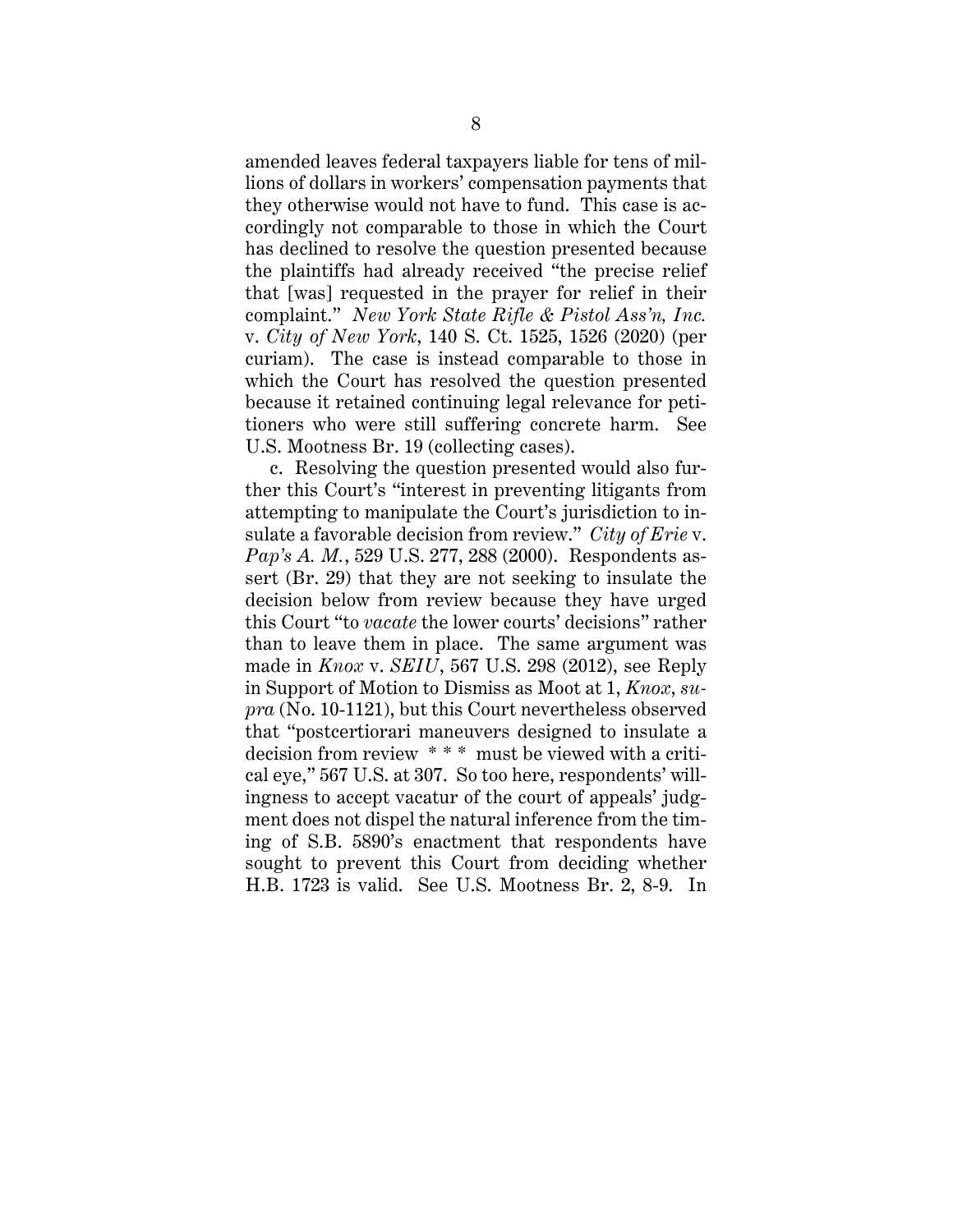these circumstances, the "equities of the case," *Lawrence* v. *Chater*, 516 U.S. 163, 168 (1996) (per curiam), favor resolution of the question this Court granted certiorari to decide.

#### **B. H.B. 1723 Cannot Be Validly Applied**

The United States' intergovernmental immunity bars application of a state law that discriminates against the federal government or those with whom it deals, unless Congress has clearly and unambiguously authorized such discrimination. See U.S. Opening Br. 19-22. Respondents do not contest any aspect of that articulation of the governing legal rule. They instead briefly dispute whether H.B. 1723 embodies such discrimination (Br. 48-53), and they argue at length (Br. 30-48) that Congress has authorized the State to enact and enforce that law.

Both of those contentions are badly mistaken. H.B. 1723 facially discriminates against the United States and the firms with which it contracts. And 40 U.S.C. 3172(a) does not authorize such discrimination, let alone clearly and unambiguously so.

#### *1. H.B. 1723 discriminates against the United States and those with whom it deals*

H.B. 1723's novel and costly workers' compensation scheme applies only to "United States department of energy Hanford site workers."  $\S(1)(b)$ . It is difficult to imagine more "blatant facial discrimination against the Federal Government." Pet. App. 39a (Collins, J., dissenting from the denial of rehearing en banc).

Respondents assert (Br. 23) that H.B. 1723 was "tailored to the medical, safety, and employer-history concerns presented at Hanford." But H.B. 1723 does not reflect any such tailoring. It "does not classify persons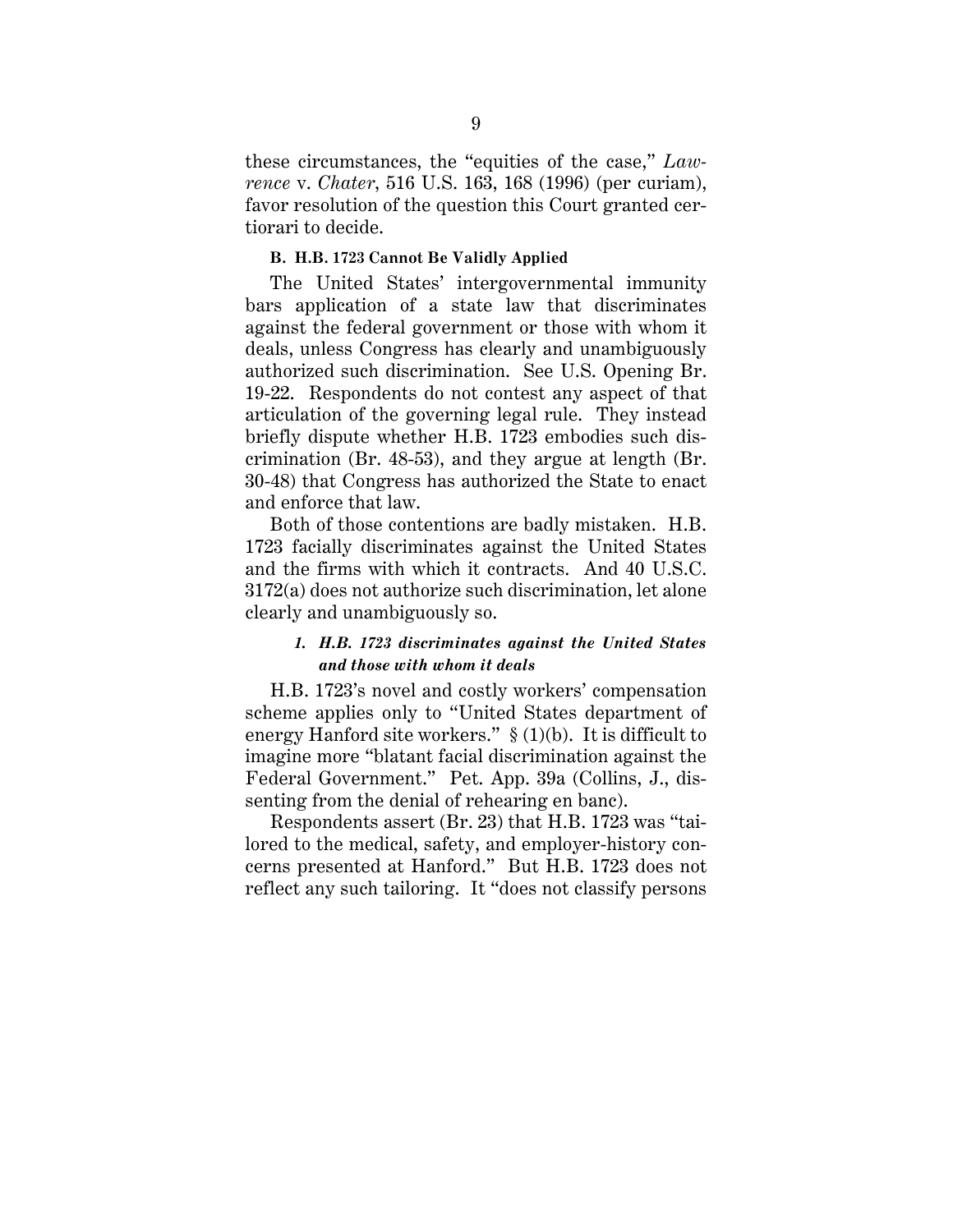or groups based on" any of the workplace-safety concerns respondents now invoke. *Dawson*, 139 S. Ct. at 706. It instead classifies based on whether a worker performed services, "directly or indirectly, for the United States."  $\S(1)(b)$ . That defect is fatal; "it is not too much to ask that, if a State *wants* to draw a distinction based on [workplace safety], it enact a law that actually *does* that." *Dawson*, 139 S. Ct. at 706.

Respondents suggest (Br. 50) that H.B. 1723's application exclusively to federal contract workers at Hanford is permissible because Hanford is a uniquely dangerous workplace. But H.B. 1723 cannot be justified on that rationale. See U.S. Opening Br. 24-26. To take one particularly clear example, H.B. 1723 applies to a federal contract worker who spent a single eight-hour shift on a part of the Hanford site away from the most contaminated areas, but it does not apply to state inspectors and non-federal-contract-worker private employees who work routinely on the most contaminated areas of the site. See *ibid.* No statute tailored to workplacesafety concerns would operate in that way.

Respondents suggest (Br. 14, 50) that H.B. 1723 permissibly excludes non-federal-contract-worker private employees at Hanford because those employees "do not handle the type of high-level waste pervasive at Hanford." But federal-contract-worker accountants covered by H.B. 1723 do not handle *any* type of waste. See U.S. Opening Br. 28-29. Respondents similarly claim (Br. 14, 49) that H.B. 1723 permissibly excludes state inspectors because there is no evidence that state inspectors were sickened by exposures at Hanford or that their employers failed to provide safety equipment. But there is likewise no evidence that federal-contractworker accountants who spent only eight hours at the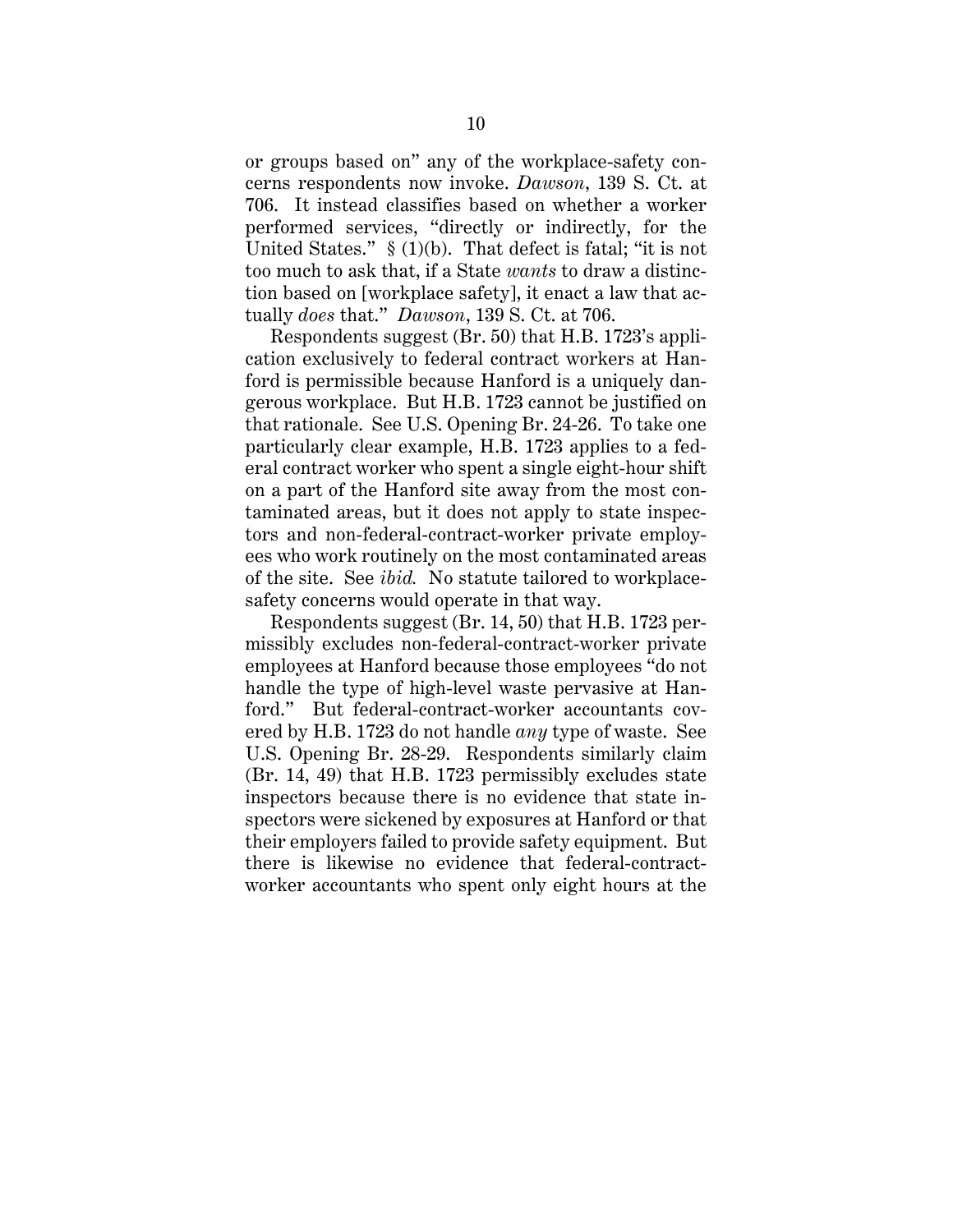Hanford site were sickened by exposures, and H.B. 1723 applies to all employers of federal contract workers including employers with pristine safety records.<sup>3</sup>

Respondents observe (Br. 11) that various "major employers in Washington \* \* \* have contracts with the federal government," and that "their employees are covered by state workers' compensation laws regardless of whether they work on federal contracts." But that only highlights the defect in H.B. 1723. The employers of federal contract workers at Hanford are not subject to H.B. 1723 "regardless of whether they work on federal contracts," *ibid.*; they are subject to H.B. 1723 *because of* their "status as \* \* \* Government contractor[s]," *North Dakota* v. *United States*, 495 U.S. 423, 438 (1990) (plurality opinion). Absent clear and unambiguous congressional authorization, such discrimination is at the core of what the United States' intergovernmental immunity forbids. See *ibid.*

Finally, respondents suggest (Br. 3) that the concerns underlying the intergovernmental-immunity doctrine do not apply here because the firms that employ federal contract workers at Hanford "are perfectly capable of protecting themselves." But the incentives for private firms to "protect[] themselves" (*ibid*.) by opposing the enactment of laws like H.B. 1723 are diminished if any increased costs the laws impose can be passed on to the federal government. See U.S. Opening Br. 23, 29. In any

<sup>&</sup>lt;sup>3</sup> Although not directly pertinent to the question presented, the United States contests many of respondents' assertions about the safety conditions at Hanford. See, *e.g.*, C.A. E.R. 80-83 (documenting the government's extensive factual disputes); D. Ct. Doc. 209, at 10-11, *Hanford Challenge* v. *Moniz*, No. 15-cv-5086 (E.D. Wash. Nov. 15, 2016) (finding that plaintiffs who made similar allegations about safety at Hanford had failed to show any imminent harm).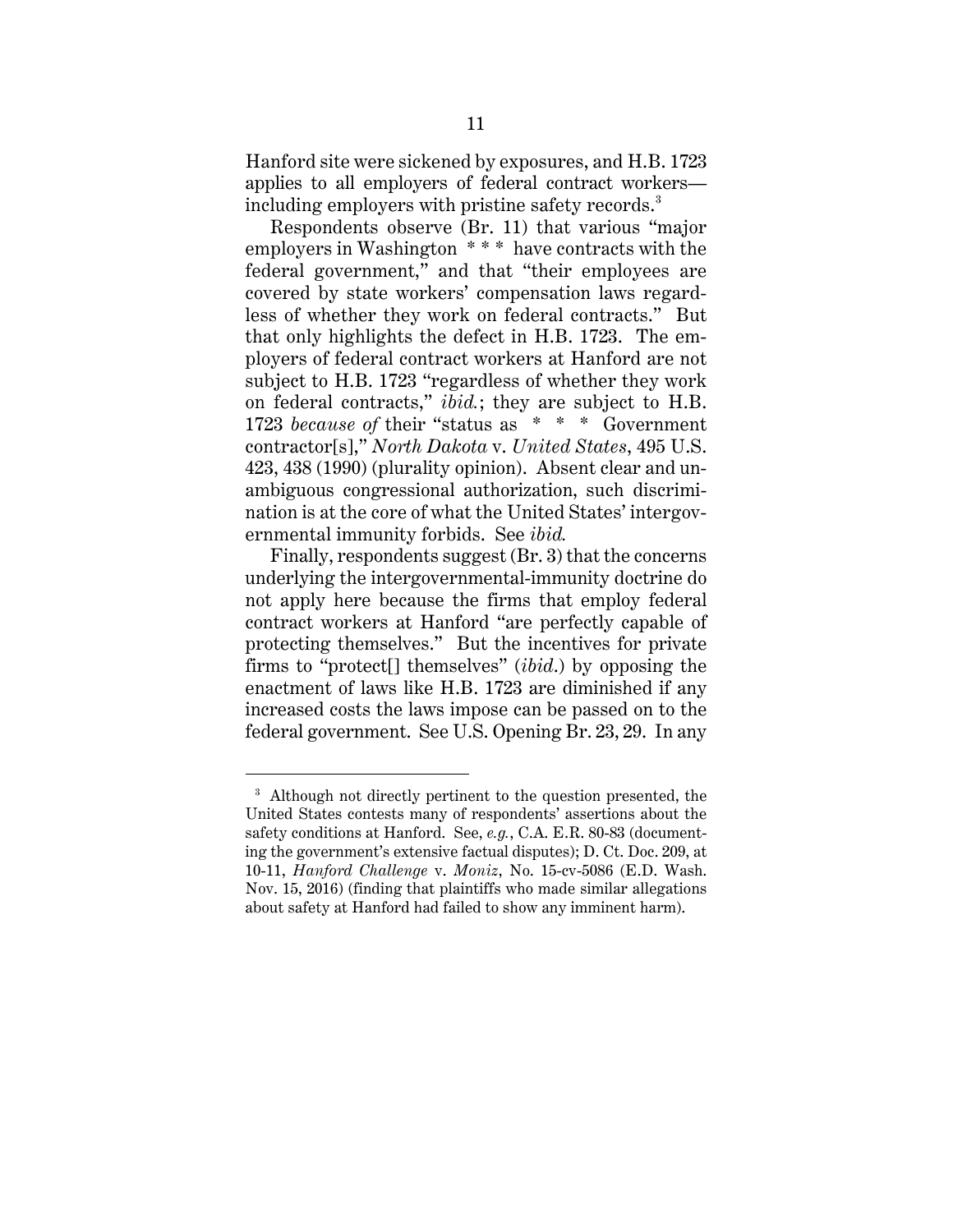event, the United States' intergovernmental immunity exists to protect the United States, which "does not have a direct voice in the state legislatures." *Washington* v. *United States*, 460 U.S. 536, 545 (1983). This case vividly illustrates the need for that protection. Washington imposed heightened financial burdens solely on the employers of Hanford federal contract workers, knowing those burdens would fall on federal taxpayers nationwide. That is a paradigmatic example of a State impermissibly exploiting the absence of a "'political check'" on its legislature to "take advantage of the Federal Government." *Id.* at 545-546 (citation omitted). 4

#### *2. Section 3172(a) does not clearly and unambiguously authorize application of discriminatory state laws*

Section 3172(a) does not clearly and unambiguously authorize application of a discriminatory state workers' compensation law like H.B. 1723. Section 3172(a)'s text, history, purpose, and construction by this Court—along with practical considerations and common sense—indicate that Congress authorized only *evenhanded* application of state workers' compensation laws.

a. Respondents' analysis (Br. 30-40) of the text of Section 3172(a) fails to account for the opening words of that provision: "The state authority charged with enforcing and requiring compliance with the state workers' compensation laws \* \* \* may apply the laws to all [federal] land and premises in the State \* \* \* ." 40

<sup>4</sup> Respondents contend (Br. 48-53) that H.B. 1723 reflects rational legislative decisions. But the rational-basis standard that applies in most "equal protection cases" is "inappropriate" in the intergovernmental-immunity analysis. *Davis*, 489 U.S. at 816. "Instead, the relevant inquiry is whether the inconsistent \* \* \* treatment is directly related to, and justified by, 'significant differences between the two classes.'" *Ibid.* (citation omitted).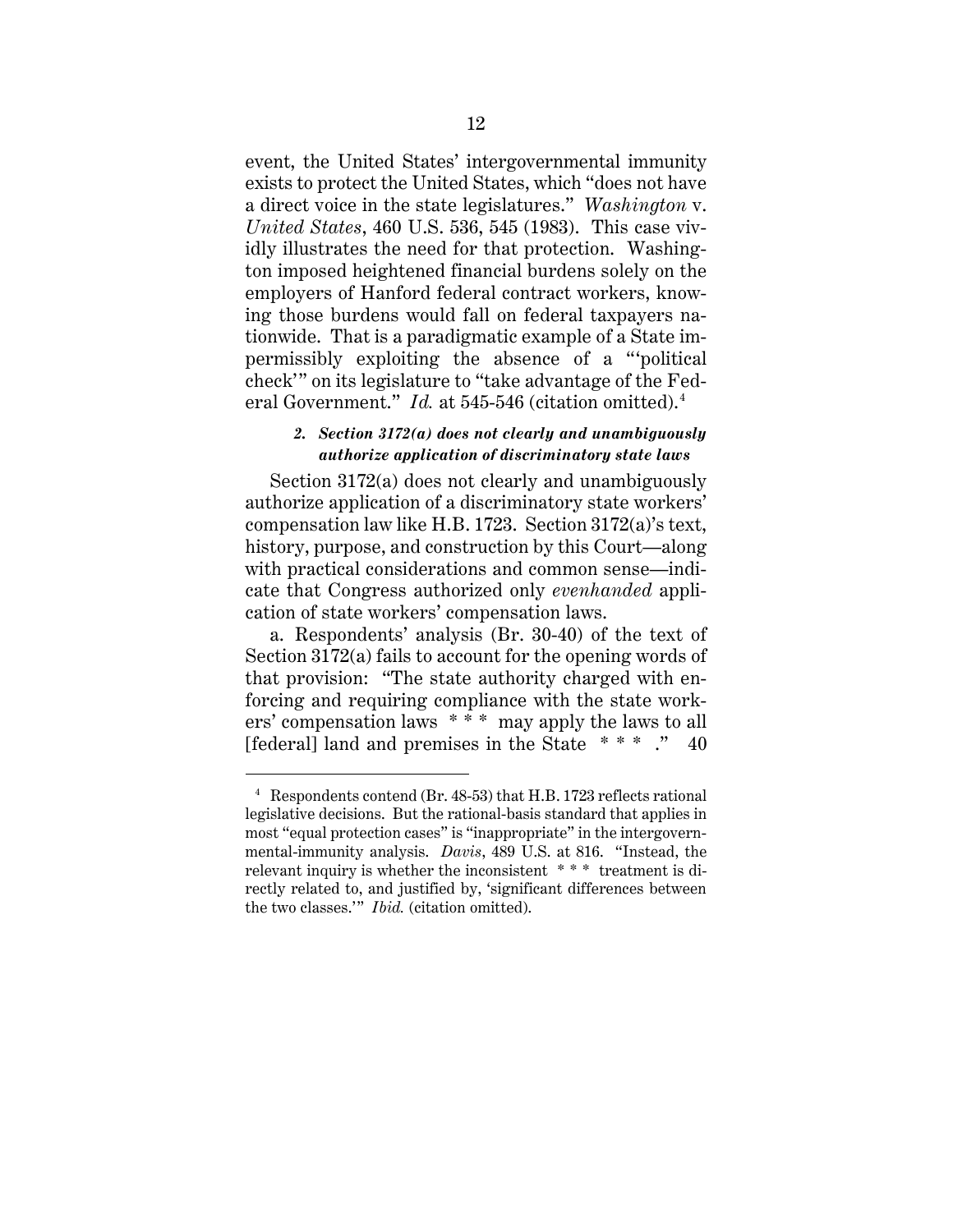U.S.C. 3172(a). Section 3172(a) thus authorizes the *application* by state *administrative officials* of workers' compensation laws that *actually exist* and apply elsewhere in the State. That aspect of the statutory text undermines respondents' assertion (Br. 31, 35, 37, 39- 40) that Section 3172(a) empowers state *legislatures* to enact any laws that they *hypothetically* "could" adopt for non-federal property. The government has identified that flaw in respondents' position three times in this Court. U.S. Opening Br. 32, 38; Pet. 22-23; Cert. Reply Br. 5. The Ninth Circuit dissenters noted it too. Pet. App. 54a. Yet respondents have not "attempt[ed] to reconcile their position with that feature of Section 3172(a)'s text." Cert. Reply Br. 5.

For substantially the same reason, respondents' position likewise conflicts with Section 3172(a)'s authorization to apply state workers' compensation laws "*in the same way and to the same extent* as if the premises were under the exclusive jurisdiction of the State." 40 U.S.C. 3172(a) (emphasis added). H.B. 1723 applies only to Hanford federal contract workers, and respondents appear to accept that it does not apply "in the same way and to the same extent" to anyone else in the State. *Ibid.* The typical way of describing that arrangement would be to say that H.B. 1723 applies to Hanford federal contract workers "in a *different* way," and "impose[s] liability to a *different* extent," than any state law applicable to "premises 'under the exclusive jurisdiction of the State.'" Pet. App. 44a (Collins, J., dissenting from the denial of rehearing en banc). As a matter of ordinary language, respondents thus read Section 3172(a) "to mean the exact opposite of what its words say." *Id.* at 40a.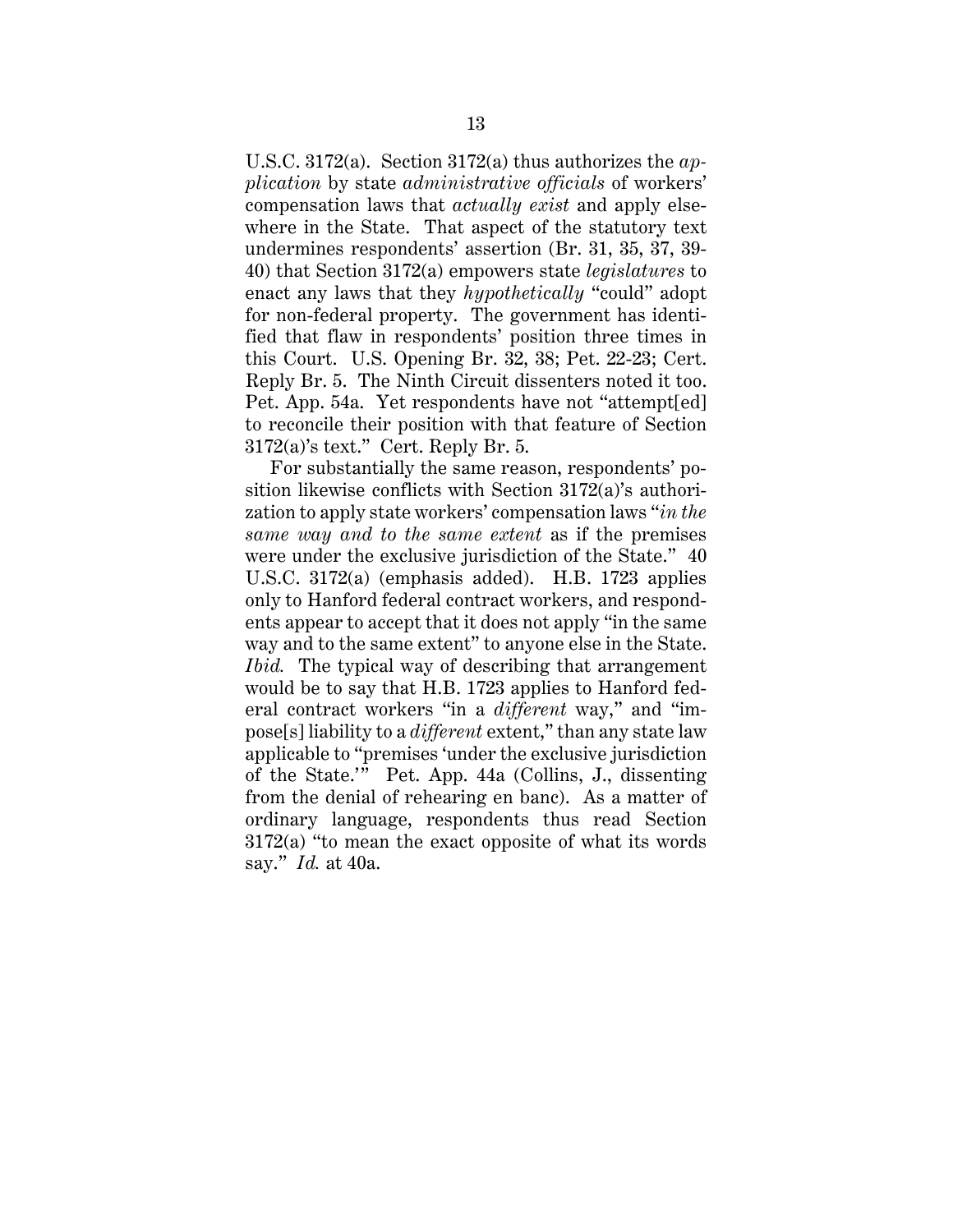Respondents' principal answer (Br. 35) is that Section 3172(a)'s "'in the same way and to the same extent'" language "makes clear that the State's power is identical —no more and no less—to what it would be on premises under the State's exclusive jurisdiction." The State's power on those premises, respondents contend, is "without limitation." Br. 34 (citation omitted). But that understanding does not actually give any substantive content to the statutory term "in the same way and to the same extent." See U.S. Opening Br. 38-39. And as explained above (see pp. 12-13, *supra*), that argument conflates the power of "the State" writ large with the power of the state administrative officials at whom Section 3172(a) is directed. Whatever power state *legislatures* may possess to enact new workers' compensation statutes governing non-federal lands, the power of state administrative officials to "enforc[e] and requir[e] compliance with" such provisions is limited to existing (not hypothetical) laws. 40 U.S.C. 3172(a). Because no actual Washington law authorized those administrative officials to apply H.B. 1723's substantive presumptions to individuals who worked on lands "under the exclusive jurisdiction of the State," *ibid*., Section 3172(a) did not authorize the officials to apply those presumptions to federal contract workers who performed services at the Hanford site.

Respondents' reading of Section 3172(a)'s "in the same way and to the same extent" language is also irreconcilable with this Court's understanding of that language in *Goodyear Atomic Corp.* v. *Miller*, 486 U.S. 174 (1988). There, the Court explained that the language "compels the same workers' compensation award for an employee injured at a federally owned facility as the employee would receive if working for a wholly private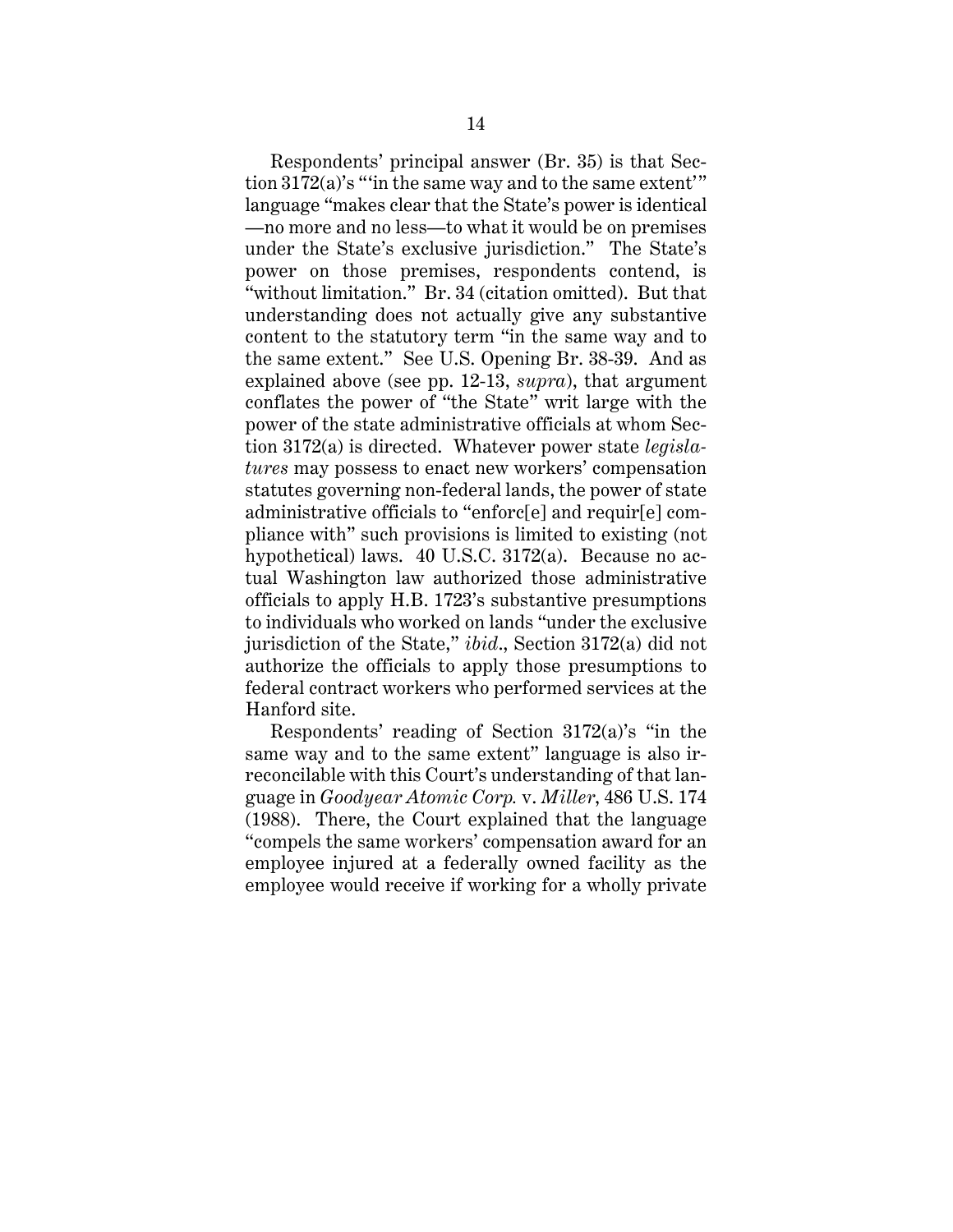facility." *Id.* at 183-184; see *id.* at 185 (looking to "private facilities within the State" when discussing the meaning of the statutory "'to the same extent'" requirement). H.B. 1723 does not fit within that construction, because it entitles Hanford federal contract workers to workers' compensation awards that are unavailable to similarly situated employees "working for a wholly private facility." *Id.* at 184. Respondents suggest (Br. 45- 46) that the *Goodyear Atomic* Court meant something less than what it said. But the Court's description of Section 3172(a)'s predecessor was both correct and directly intertwined with its holding in the case. See U.S. Opening Br. 35-36. At the very least, the Court's understanding was sufficiently "plausible," *FAA* v. *Cooper*, 566 U.S. 284, 299 (2012), to defeat the argument that Section 3172(a) clearly and unambiguously supports respondents' position.

b. The history of Section 3172(a) further undermines respondents' claim that Congress consented to discrimination against the United States and its contractors. As respondents acknowledge (Br. 10-11), Congress enacted Section 3172(a)'s materially identical predecessor in 1936, in response to this Court's decision in *Murray* v. *Joe Gerrick & Co.*, 291 U.S. 315 (1934). The question there was whether Washington's workers' compensation law applied to a navy yard that the United States had acquired from the State in 1891. *Id.* at 316- 319. The Court explained that, under the federal-enclave doctrine, only state laws in force at the time of the cession continue to apply at the property, unless Congress provides otherwise. *Id.* at 318. Because Washington's workers' compensation law had not been enacted until 1911, it did not apply to the navy yard. *Ibid.*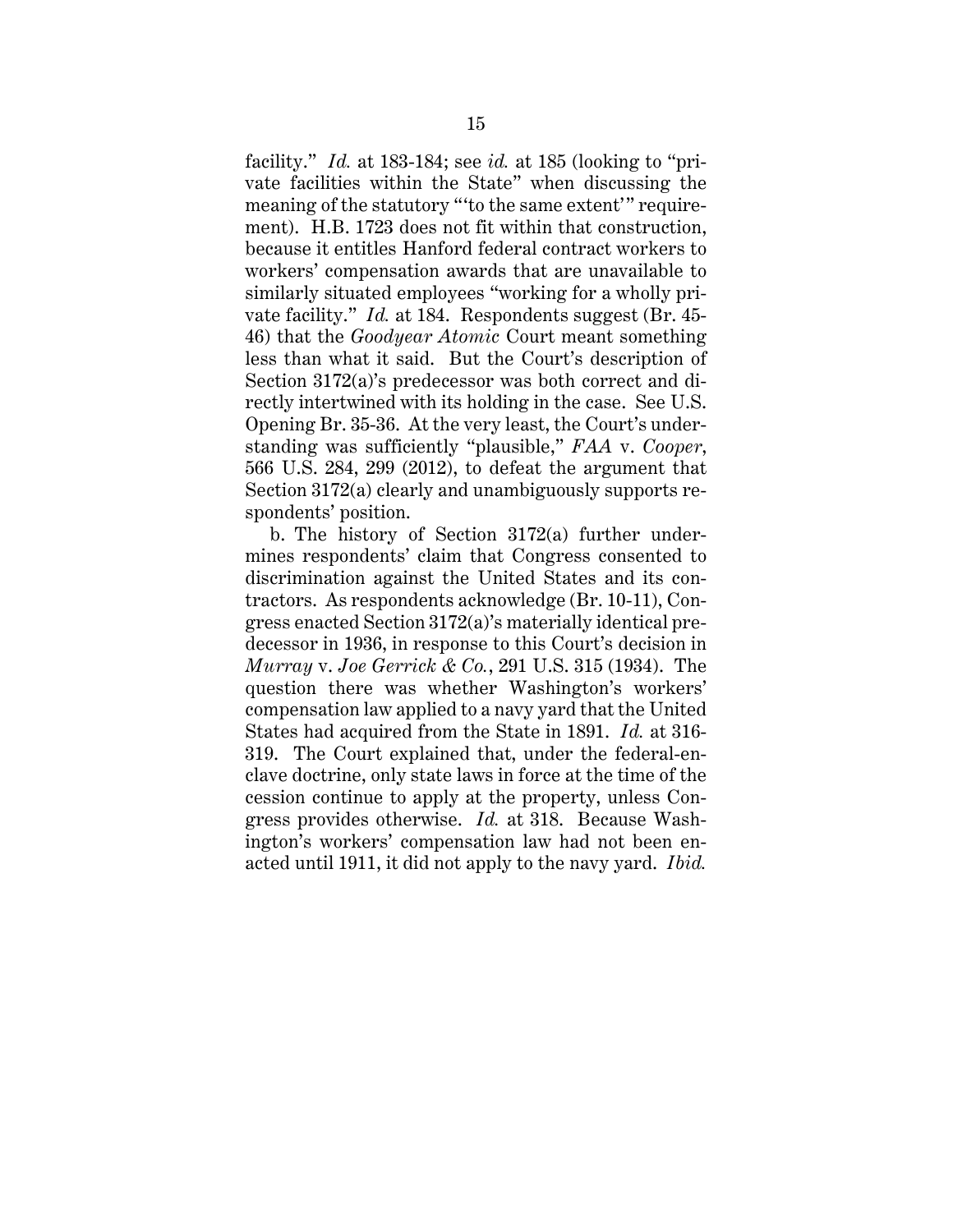Congress addressed that problem by enacting the key statutory language in this case, authorizing state officials to apply state workers' compensation laws to, *inter alia*, federal "lands" and "projects \* \* \* in the same way and to the same extent as if said premises were under the exclusive jurisdiction of the State." Act of June 25, 1936 (1936 Act), ch. 822, 49 Stat. 1938. The intent and effect of that language has been clear from the beginning. By removing the prior territorial barrier to applying state workers' compensation laws to federal land or projects, Congress ensured that workers on such land or projects could receive the same workers' compensation coverage that they would have received if the State had "never ceded jurisdiction \* \* \* to the federal government." *Capetola* v. *Barclay White Co.*, 139 F.2d 556, 559 (3d Cir. 1943), cert. denied, 321 U.S. 799 (1944); see *Goodyear Atomic*, 486 U.S. at 182-183 & n.4; *id.* at 193-194 (White, J., dissenting).

Respondents contend (Br. 34) that the 1936 Act "effectuate[d] a complete waiver of intergovernmental immunity as to workers' compensation on federal lands or projects," such that States became free to discriminate against the federal government and its contractors. But for more than 80 years before this case, the statute was never understood in that way. The statute instead operated in a straightforward manner that reflected its original purpose to address territorial-jurisdiction barriers. Thus, a worker injured at the Philadelphia Navy Yard received coverage under Pennsylvania's generally applicable workers' compensation law. *Capetola*, 139 F.2d at 559. A worker injured at a federally owned (and contractor-operated) nuclear plant in Ohio received coverage under Ohio's generally applicable workers' compensation law. *Goodyear Atomic*, 486 U.S. at 180-181,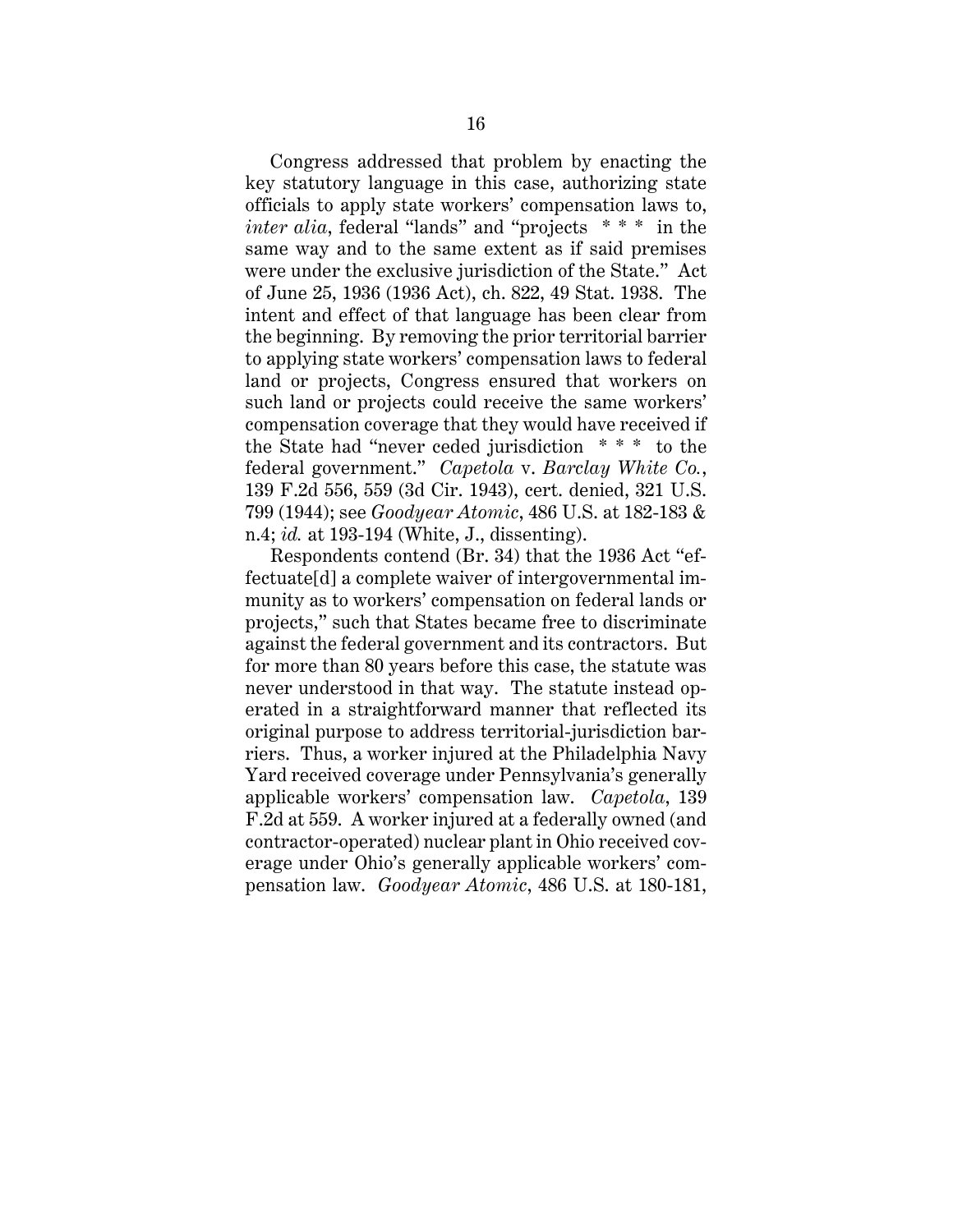186. And workers injured at federal facilities in Washington received coverage under the State's generally applicable workers' compensation law—the remedy sought in *Murray*. See U.S. Opening Br. 34.

Before this case, no State appears to have suggested Section 3172(a) or its statutory predecessors gave "States *carte blanche* to impose whatever special workers' compensation rules they want on the United States and its contractors." Pet. App. 39a (Collins, J., dissenting from the denial of rehearing en banc). Nor would such an authorization serve any discernible federal purpose. Allowing state officials to apply their workers' compensation laws "with an even hand" to federal and non-federal facilities alike reflects a familiar balance that Congress struck in other statutes enacted during the same era. *Dawson*, 139 S. Ct. at 703 (discussing 4 U.S.C. 111, which was enacted in 1939). By contrast, respondents' position that Congress has "affirmatively greenlighted \* \* \* open and explicit discrimination against the Federal Government" would represent an "astonishing" step with no apparent precedent. Pet. App. 39a (Collins, J., dissenting from the denial of rehearing en banc).

Respondents assert (Br. 37) that, under the government's interpretation of the current statutory language, Congress's enactment of Section 3172(a)'s predecessor in 1936 "would have done nothing at all." That is mistaken. The federal intergovernmental-immunity doctrine has two distinct branches: one prevents direct state regulation of the United States, and one prevents state discrimination against the United States and its contractors. See U.S. Opening Br. 21-22. To the extent that application of some state "workmen's compensa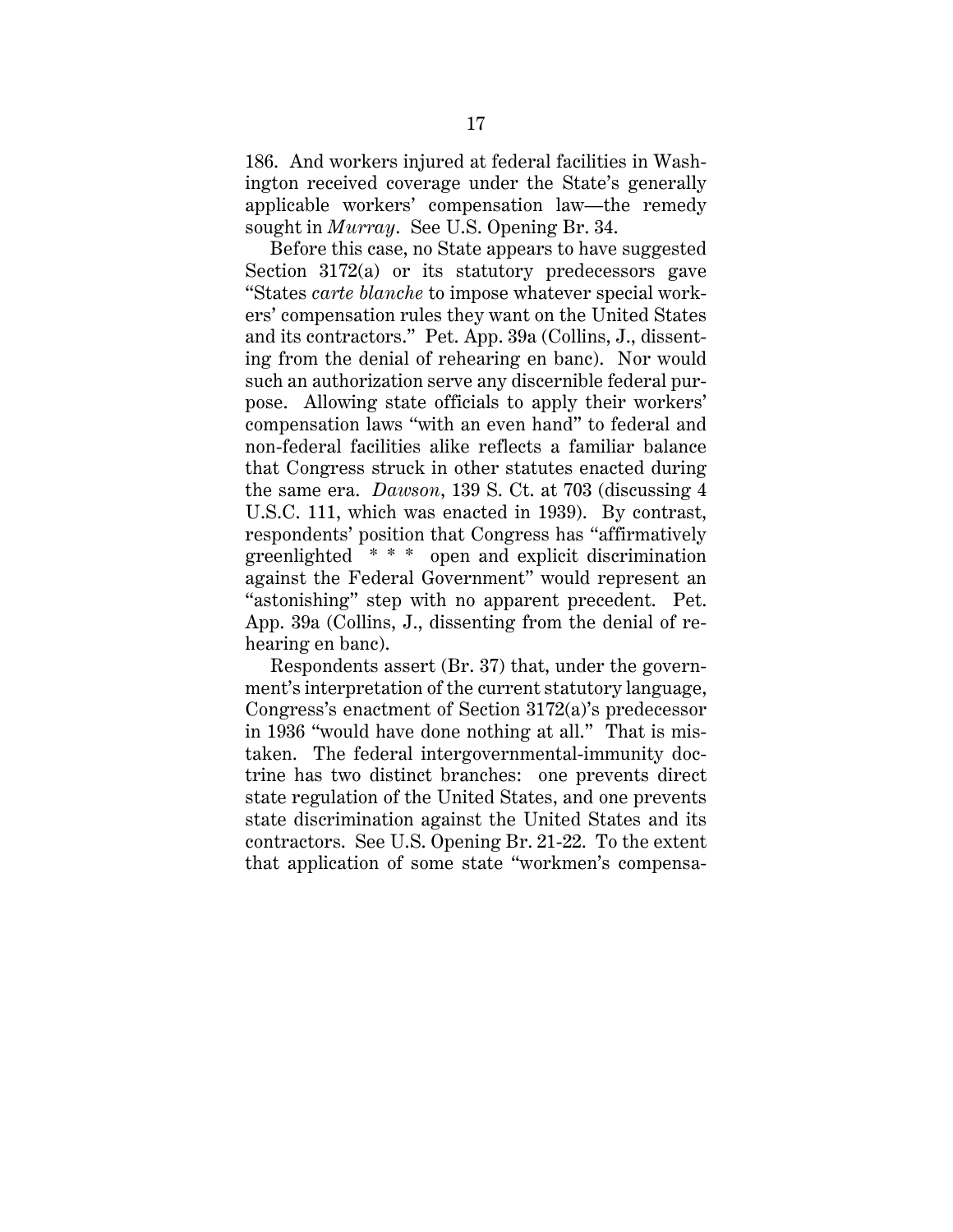tion laws," 1936 Act, 49 Stat. 1938, to federal contractors at federal enclaves or other federal facilities could be understood as direct regulation of the United States, the 1936 Act waived the government's immunity from that form of regulation, see *Goodyear Atomic*, 486 U.S. at 181-182. But Congress's waiver of that particular form of immunity does not imply that Congress also took the novel and highly counterintuitive step of consenting to *discrimination* against the United States and its contractors. Intergovernmental immunity, in other words, is not an all-or-nothing proposition. Just as Congress can waive the United States' sovereign immunity from one form of damages but not another, see *Cooper*, 566 U.S. at 299, it can consent to application of some state workers' compensation laws but not others.<sup>5</sup>

At a minimum, Section 3172(a) does not consent to the application of discriminatory state workers' compensation laws with the clarity that this Court's precedents require. See *Goodyear Atomic*, 486 U.S. at 180; *Hancock* v. *Train*, 426 U.S. 167, 179 (1976). Particularly given the anomalous nature of such a waiver, it must be stated "unequivocal[ly]" and "may not be inferred." *United States Dep't of Energy* v. *Ohio*, 503 U.S. 607, 619 (1992); accord *FBI* v. *Fazaga*, 142 S. Ct. 1051, 1060-1061 (2022) (explaining that a constitutional or common-law "privilege should not be held to have been abrogated or limited unless Congress has at least used clear statutory language"). Respondents barely mention that demanding standard, let alone demonstrate that Section 3172(a) meets it.

<sup>&</sup>lt;sup>5</sup> Congress's determination that the authorization in Section 3172(a) would not apply to federal employees, see 40 U.S.C. 3172(c), further undercuts respondents' assertion (Br. 30) that Congress "completely waived immunity" in this area.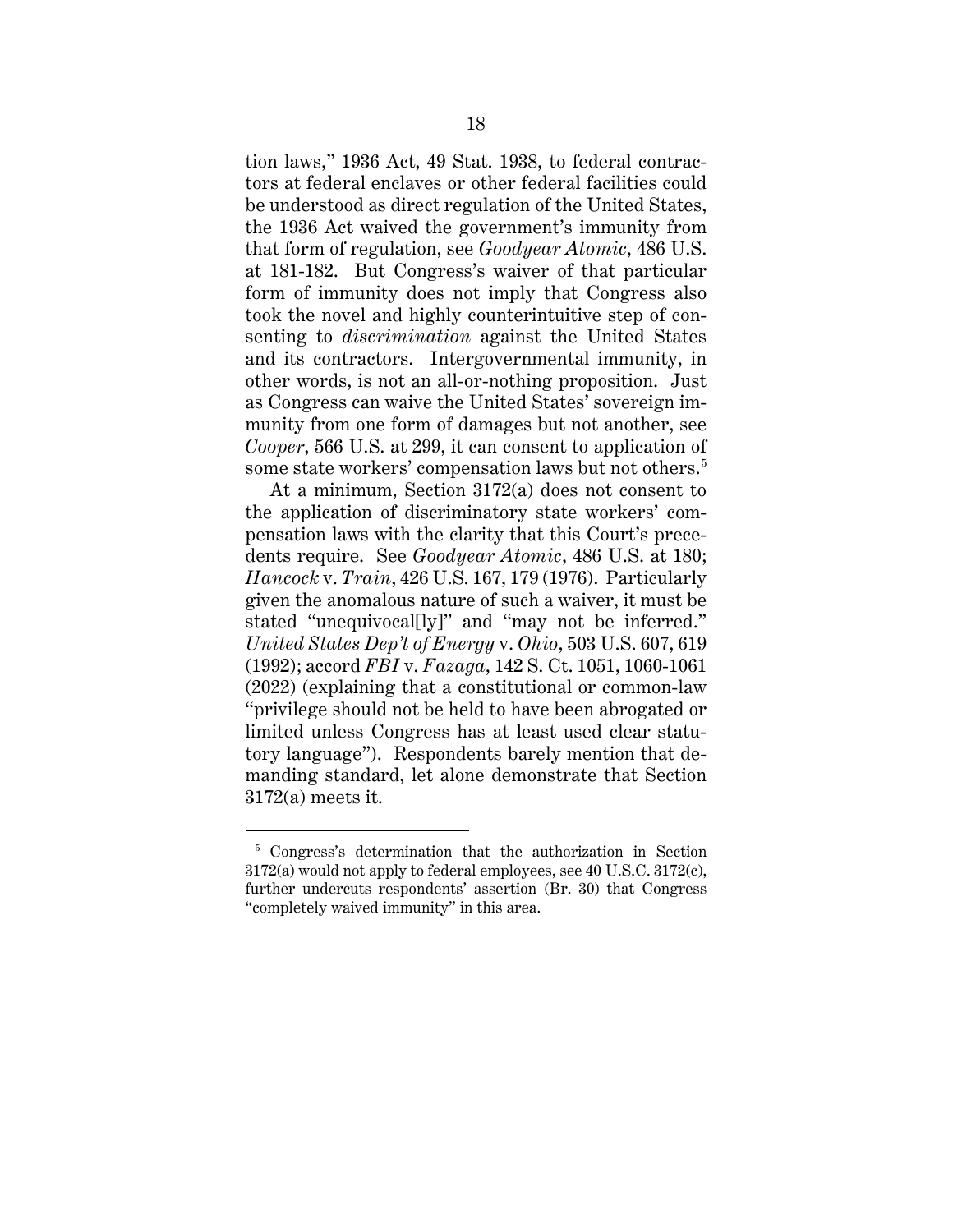c. Respondents' remaining arguments (Br. 41-48) lack merit.

i. Respondents repeatedly pivot (Br. 34-35, 39, 41- 43) from Section 3172(a) to other statutes that they claim (Br. 41) more clearly limit particular waivers of federal intergovernmental immunity. That argument fails at the threshold. Federal intergovernmental immunity is inherent in the constitutional structure, and it forecloses state discrimination against the United States and its contractors except to the extent that Congress has *waived* that immunity through "clear and unambiguous" language. *Goodyear Atomic*, 486 U.S. at 180 (citation omitted); see U.S. Opening Br. 19-22. Respondents' contention that other statutes *preserved* immunity with greater clarity is accordingly irrelevant.

In any event, respondents' argument is unpersuasive even on its own terms. The statutes respondents identify (Br. 41-43) use formulations drawn from their respective contexts. For example, 4 U.S.C. 111 is an income-tax statute that prohibits discrimination based on the source of compensation, while the environmentalregulation statutes cited by respondents reference the stringency of requirements or standards applied to others. None of those statutes addresses the territorialjurisdiction problem that prompted Section 3172(a), so it is unsurprising that none uses the same formulation. At most, those statutes suggest that Congress could have included in Section 3172(a) an antidiscrimination rule even more explicit than the one imposed by that provision's "in the same way and to the same extent" language. See pp. 14-15, *supra*. But as just noted, Congress does not need to clearly state such a rule. And even outside the area of governmental immunity, this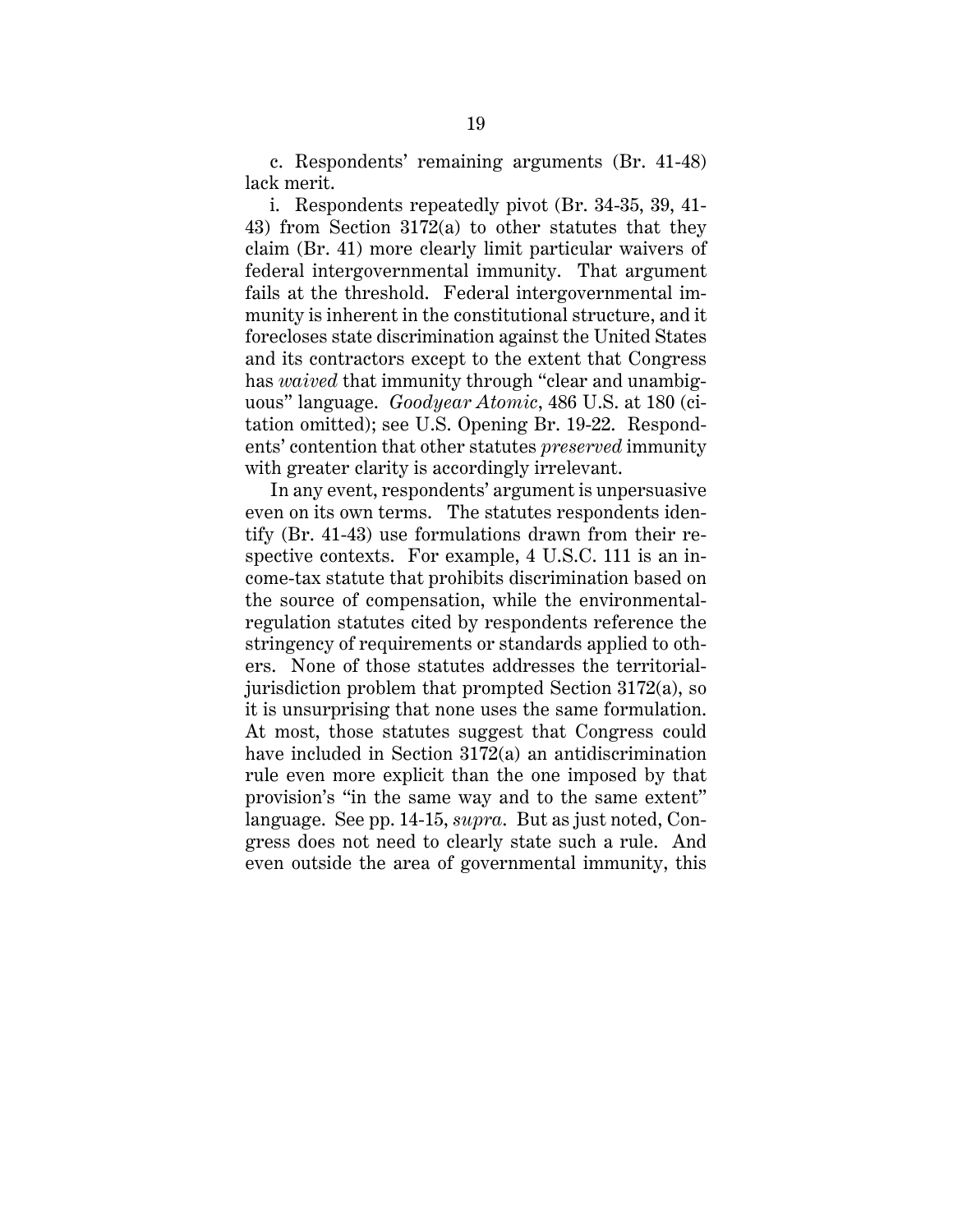Court has "routinely construed statutes to have a particular meaning even [if] Congress could have expressed itself more clearly." *Torres* v. *Lynch*, 578 U.S. 452, 472 (2016).<sup>6</sup>

Indeed, the statutes cited by respondents significantly undercut their position. Those statutes demonstrate Congress's consistent commitment, across a variety of areas, to permitting *evenhanded* regulation of federal facilities and contractors, while barring *discrimination* against the United States and those with whom it deals. Conspicuously absent from respondents' litany of statutes is any law that clearly and unambiguously authorizes discrimination against the federal government or its contracting partners. As the Ninth Circuit dissenters observed and respondents have not refuted, "no federal court in the more than 200 years since Chief Justice John Marshall's landmark decision in *McCulloch v. Maryland* has ever upheld a state statute that explicitly strikes at the Federal Government in the sort of extraordinary and egregious way that Washington has done here." Pet. App. 38a (citation omitted).

ii. Respondents also assert (Br. 44) that "[d]ecisions of this Court" buttress their position. But the only decision they invoke to support that proposition (Br. 44- 46) is *Goodyear Atomic*. And the only part of *Goodyear Atomic* that they suggest supports them is the Court's statement that Section 3172(a)'s predecessor "place[d] no express limitation on the type of workers' compensation scheme that is authorized." 486 U.S. at 183.

<sup>6</sup> Respondents appear to have abandoned their prior reliance on the statute construed in *United States* v. *Lewis County*, 175 F.3d 671 (9th Cir.), cert. denied, 528 U.S. 1018 (1999), which was a centerpiece of the decision below, Pet. App. 13a-15a; see U.S. Opening Br. 42-43.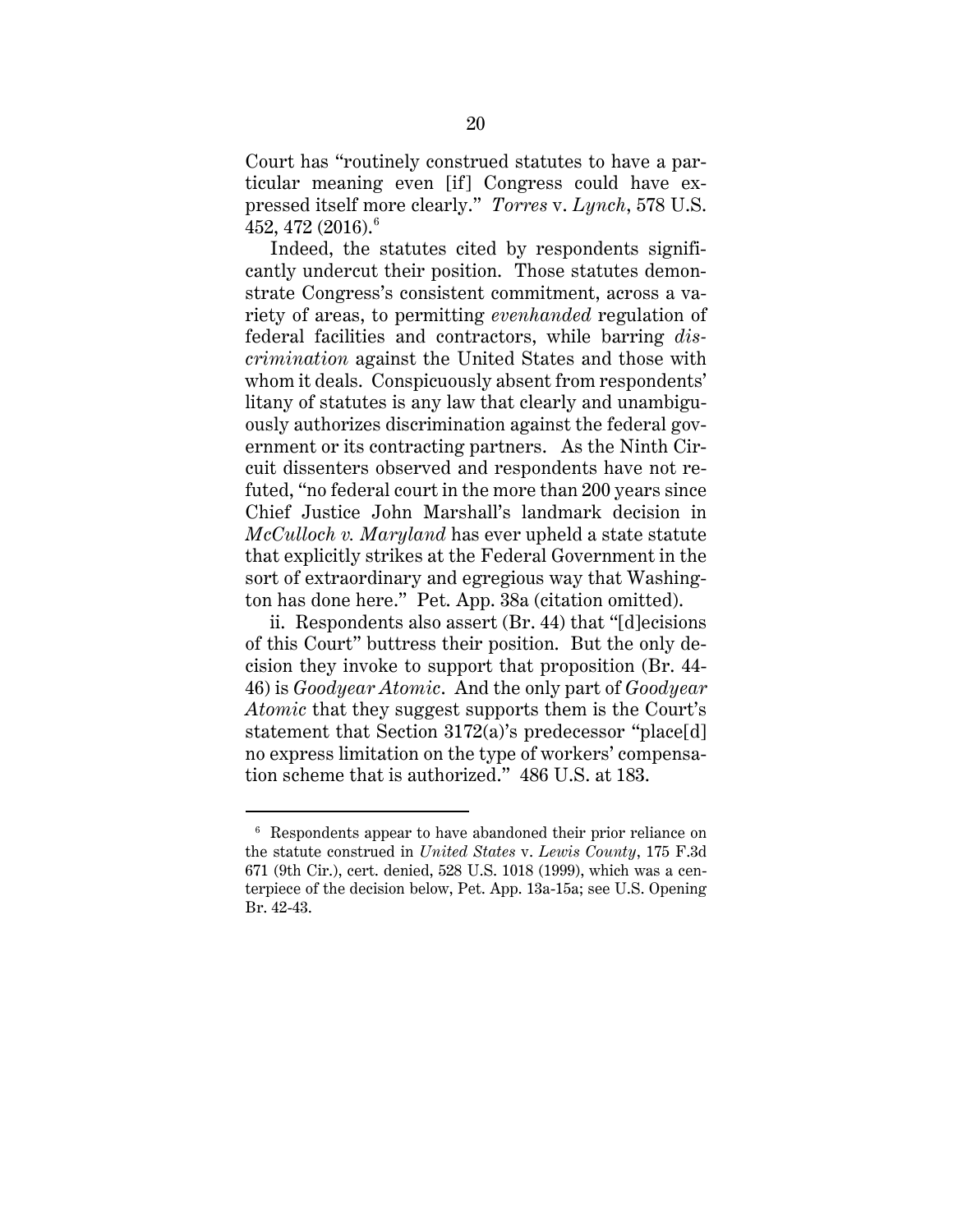That statement, however, referred only to the meaning of the term "'workmen's compensation laws'" in Section 3172(a)'s statutory predecessor. *Goodyear Atomic*, 486 U.S. at 183. And it was immediately followed by the Court's statement that the statute "compels the same workers' compensation award for an employee injured at a federally owned facility as the employee would receive if working for a wholly private facility." *Id.* at 183-184. The clear import of *Goodyear Atomic* is that States can apply to federal facilities a relatively broad range of "workers' compensation laws," 40 U.S.C. 3172(a), but must do so in a nondiscriminatory way. That understanding supports the United States' position in this case, not respondents'. See U.S. Opening Br. 35-36, 41-42.

iii. Respondents also suggest (Br. 14-15, 47-48) that H.B. 1723 does not inflict significant practical harm on the United States. That suggestion ignores this Court's long-settled holding in *McCulloch* v. *Maryland*, 17 U.S. (4 Wheat.) 316 (1819)—a decision respondents characterize (Br. 46) as "inapposite"—that discriminatory treatment of the federal government by a State is necessarily "an abuse, because it is the usurpation of a power which the people of a single State cannot give." 17 U.S. (4 Wheat.) at 430; see *United States* v. *County of Fresno*, 429 U.S. 452, 457-464 (1977). In any event, under respondents' view (Br. 30) that Section 3172(a) "completely waived [the United States'] immunity as to state workers' compensation laws for federal lands and projects," all 50 States could impose heightened workers' compensation obligations on federal contractors as such, without invoking any purported safety-related rationale. Acceptance of that interpretation would allow